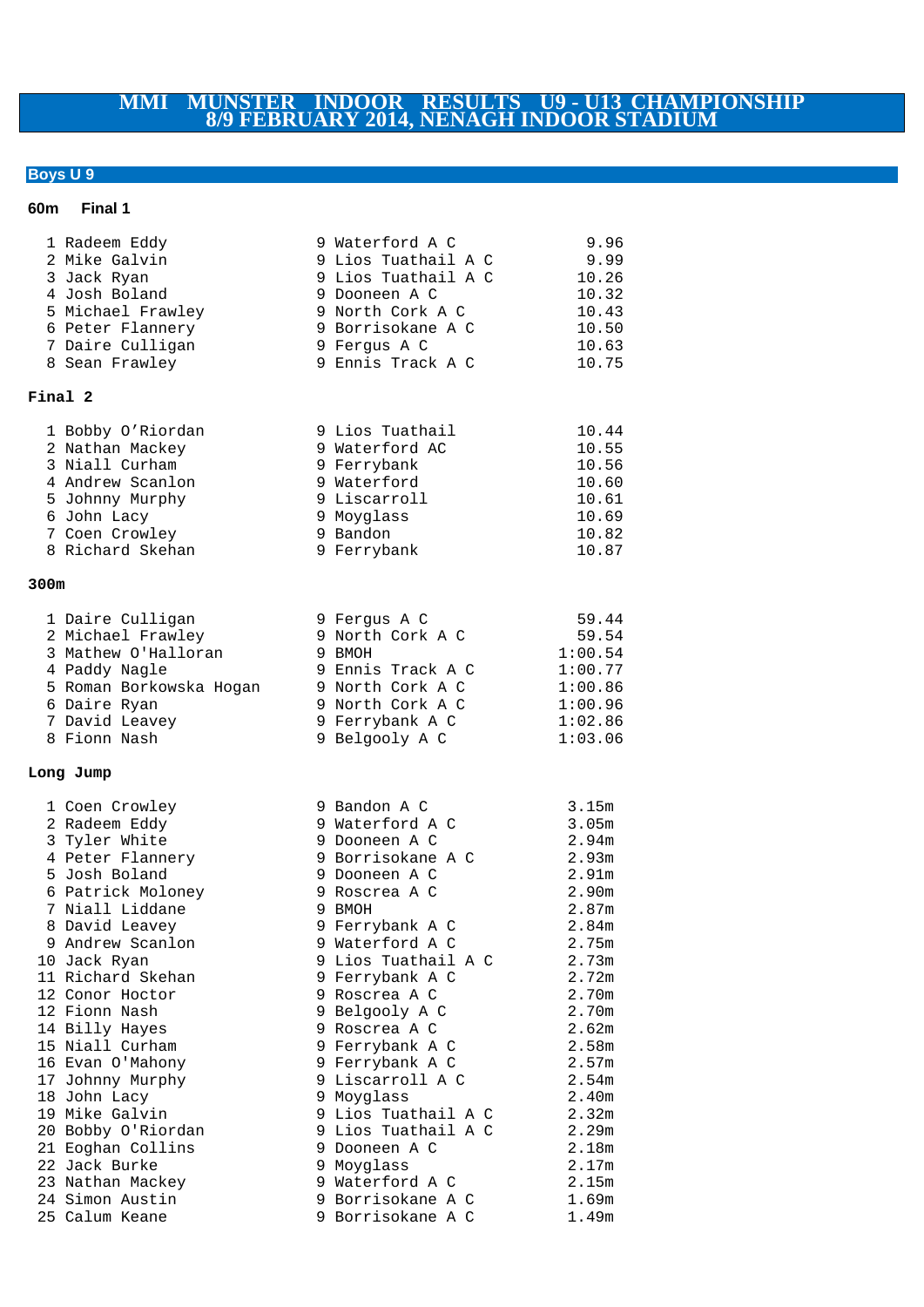#### **Boys U 10**

#### **60m Final 1**

|      | 1 Kyle Ettoh                     | 10 Grange Fermoy A C                                   | 9.07 CBP      |
|------|----------------------------------|--------------------------------------------------------|---------------|
|      | 2 Sean Carmody                   | 10 Belgooly A C<br>9.32                                |               |
|      | 3 William Belo                   | 10 Ennis Track A C<br>9.33                             |               |
|      | 4 Jed O'Dwyer                    | 10 Dooneen A C<br>9.35                                 |               |
|      | 5 Cathal Barry                   | 10 Riverstick<br>9.37                                  |               |
|      | 6 Alex Hennigan                  | 9.43<br>10 Spa Muckross A C                            |               |
|      | 7 Rex Nyamakazi                  | 10 Limerick A C<br>9.52                                |               |
|      | 8 Mathew Hardy                   | 10 Borrisokane A C<br>10.31                            |               |
|      | Final 2                          |                                                        |               |
|      | 1 Samuel Olayoe                  | 10 Ennis Track<br>9.48                                 |               |
|      | 2 Peter Kiely                    | 9.51<br>10 Dooneen                                     |               |
|      | 3 Jack O'Callaghan               | 9.57<br>10 Nenagh Olympic                              |               |
|      | 4 Jason Casey                    | 10 An Riocht<br>9.61                                   |               |
|      | 5 Tom Halley                     | 10 Tramore<br>9.93                                     |               |
|      | 6 Cian Walsh                     | 10 Bandon<br>9.98                                      |               |
|      | 7 Robbie Duffy                   | 10 Ferrybank<br>10.08                                  |               |
| 500m |                                  |                                                        |               |
|      |                                  |                                                        |               |
|      | 1 Cian Hodgins<br>2 William Belo | 10 Nenagh Olympic A C<br>10 Ennis Track A C<br>1:37.06 | $1:35.77$ CBP |
|      | 3 Joe Egan                       | 10 Moycarkey C/Cro<br>1:38.71                          |               |
|      | 4 Robbie Duffy                   | 10 Ferrybank A C<br>1:38.90                            |               |
|      | 5 Eoghan Cassidy                 | 10 Bandon A C<br>1:38.98                               |               |
|      | 6 Ronan Walsh                    | 10 Shannon A C<br>1:39.64                              |               |
|      | 7 Jake Coffey                    | 10 Ferrybank A C<br>1:41.09                            |               |
|      | 8 Kyle Ettoh                     | 10 Grange Fermoy A C<br>1:41.59                        |               |
|      |                                  |                                                        |               |
|      | Long Jump                        |                                                        |               |
|      | 1 Alex Hennigan                  | 3.72m<br>10 Spa Muckross A C                           |               |
|      | 2 Jed O'Dwyer                    | 10 Dooneen A C<br>3.60m                                |               |
|      | 3 Kyle Ettoh                     | 10 Grange Fermoy A C<br>3.59m                          |               |
|      | 4 Jack O'Callaghan               | 10 Nenagh Olympic A C<br>3.53m                         |               |
|      | 5 Eoghan Cassidy                 | 10 Bandon A C<br>3.50m                                 |               |
|      | 6 Martin Frawley                 | 10 Ennis Track A C<br>3.49m                            |               |
|      | 7 Mathew Hardy                   | 10 Borrisokane A C<br>3.43m                            |               |
|      | 8 Cathal Barry                   | 10 Riverstick<br>3.42m                                 |               |
|      | 9 Joe Egan                       | 10 Moycarkey C/Cro<br>3.38m                            |               |
|      | 10 Tom Allen                     | 3.24m<br>10 Newport A C                                |               |
|      | 11 Jack O'Neill                  | 10 St Cronans A C<br>3.22m                             |               |
|      | 12 Sean Carmody                  | 10 Belgooly A C<br>3.18m                               |               |
|      | 13 Cian Walsh                    | 10 Bandon A C<br>3.15m                                 |               |
|      | 14 Cillian Bergin                | 10 Roscrea A C<br>3.13m                                |               |
|      | 15 Sean Tarrant                  | 10 Liscarroll A C<br>3.10m                             |               |
|      | 16 Cian Hodgins                  | 10 Nenagh Olympic A C<br>3.10m                         |               |
|      | 17 Michael James Phelan          | 10 Moyglass<br>3.09m                                   |               |
|      | 18 Hayden Power                  | 10 Ferrybank A C<br>3.09m                              |               |
|      | 19 Zak Egan                      | 10 Nenagh Olympic A C<br>3.08m                         |               |
|      | 20 Cian Neylon                   | 10 Marian A C<br>3.07m                                 |               |
|      | 21 Briain Cott                   | 10 Midleton A C<br>3.05m                               |               |

 Conor Frawley 10 North Cork A C 3.04m 23 Niall Greene 10 Ferrybank A C 3.03m Emmett Ralph 10 Thurles Crokes A C 3.03m Mark Corcoran 10 Clonmel A C 3.02m Bobby Smith 10 Dooneen A C 3.00m Conor Payne 10 Bandon A C 2.95m Aaron Coleman 10 Newport A C 2.93m Callum Sloan 10 Ferrybank A C 2.91m Hugh O'Mahony 10 Bandon A C 2.90m

31 Oisin O'Donoghue 10 Clonmel A C 2.88m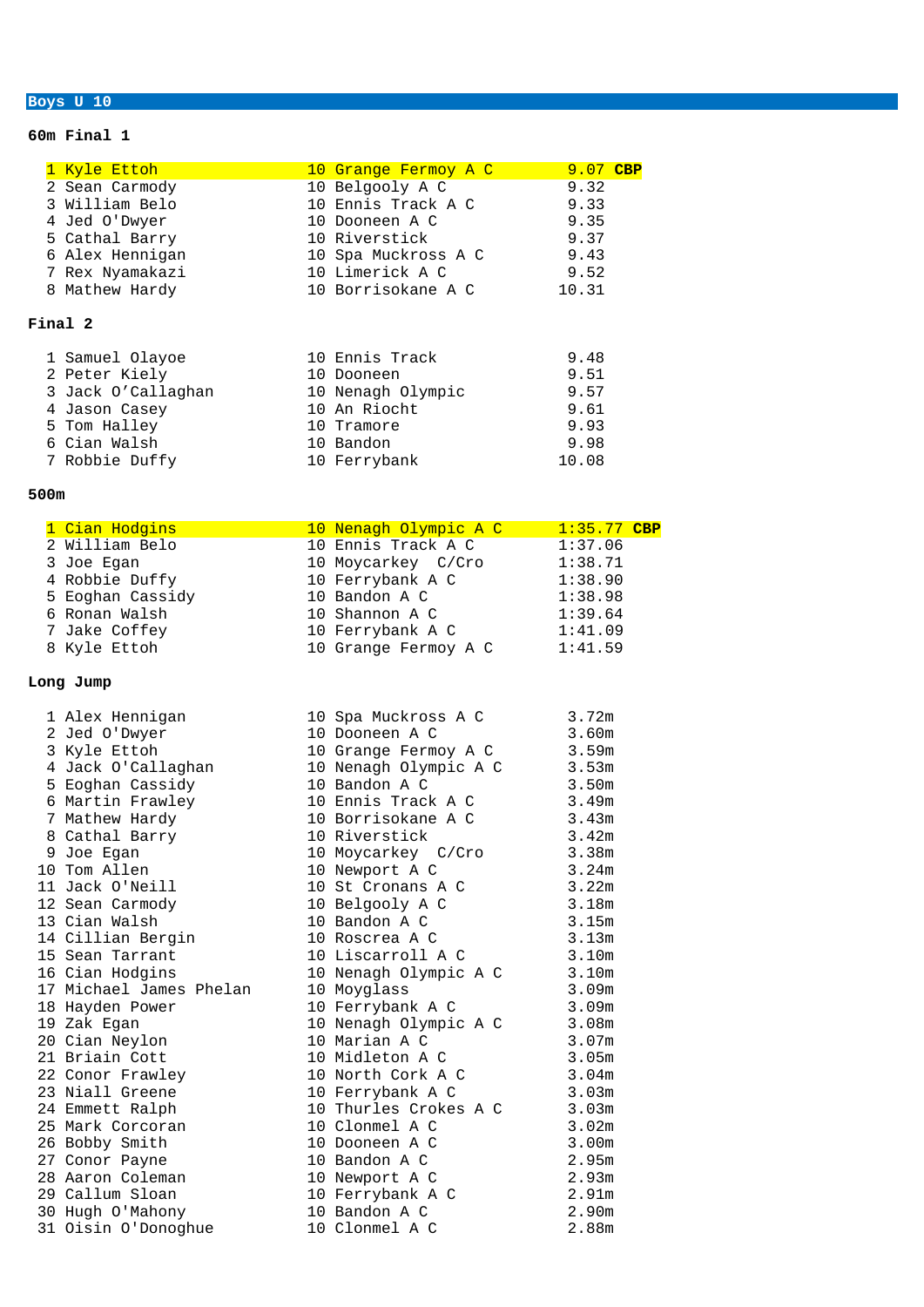| 32 Bill O'Regan        | 10 Ferrybank A C     | 2.88m             |
|------------------------|----------------------|-------------------|
| 33 Jake Coffey         | 10 Ferrybank A C     | 2.87m             |
| 34 Eoin Cuddihy        | 10 Waterford A C     | 2.86 <sub>m</sub> |
| 35 Peter Kiely         | 10 Dooneen A C       | 2.86m             |
| 36 Robbie Duffy        | 10 Ferrybank A C     | 2.85m             |
| 37 Conor Golden        | 10 Ferrybank A C     | 2.80 <sub>m</sub> |
| 38 Tommy O'Driscoll    | 10 Limerick A C      | 2.78m             |
| 39 Daniel Barrett      | 10 Lios Tuathail A C | 2.74m             |
| 40 Eoghan Davis-Heelan | 10 Liscarroll A C    | 2.63m             |
| 41 George Alamu        | 10 Midleton A C      | 2.61m             |
| 42 Joshua Chadwick     | 10 Borrisokane A C   | 2.61m             |
| 43 Jake O Halloran     | 10 Waterford A C     | 2.60m             |
| 44 David Scanlon       | 10 Waterford A C     | 2.58m             |
| 45 Graham Dooley       | 10 Roscrea A C       | 2.57m             |
| 46 Brandon Lignon      | 10 St Cronans A C    | 2.57m             |
| 47 Eric Cunningham     | 10 Midleton A C      | 2.55m             |
| 48 Alex Power          | 10 Ferrybank A C     | 2.50m             |
| 49 Darragh Enright     | 10 Dooneen A C       | 2.45m             |
| 50 Cathal Mangan       | 10 Dooneen A C       | 2.45m             |
| 51 Stefan Carrig       | 10 Lios Tuathail A C | 2.43m             |
| 52 Oisin Shelly        | 10 Moyglass          | 2.38m             |
| 53 Tommy Grant         | 10 Ferrybank A C     | 2.34m             |
| 54 Michael O'Meara     | 10 Dooneen A C       | 2.33m             |
| 55 Liam Steenson       | 10 Ferrybank A C     | 2.22m             |
| 56 Mark Shanahan       | 10 Tramore A C       | 2.20 <sub>m</sub> |
| 57 Padraig Heffernan   | 10 Moyglass          | 2.19m             |
| 58 Niall O'Mara        | 10 Moyglass          | 1.94m             |
| 59 Ben Kavanagh        | 10 Tramore A C       | 1.70m             |

# **Boys U 11**

# **60m Final 1**

| 1 Kelvin O'Carroll | Dooneen A C        | 8.91 |
|--------------------|--------------------|------|
| 2 Oisin Pepper     | Nenagh Olympic A C | 9.02 |
| 3 Tom McCutheon    | Nenagh Olympic A C | 9.16 |
| 4 Efie Ennis       | Ennis Track A C    | 9.18 |
| 5 James Sage       | Nenagh Olympic A C | 9.26 |
| 6 Danny Kelly      | Belgooly A C       | 9.36 |
| 7 Alex Reynolds    | Nenagh Olympic A C | 9.43 |
| 8 Ross Corkery     | Belgooly A C       | 9.43 |
| Final 2            |                    |      |
| 1 Cian O'Boyle     | Marian             | 9.30 |
| 2 Jack Corcoran    | Waterford          | 9.36 |
| 3 Daniel Forgarty  | Nenagh Olympic     | 9.40 |
| 4 Jeff Halley      | Tramore            | 9.42 |
| 5 Habib Balogun    | Liscarroll         | 9.48 |
| 6 Noah McConway    | St. Cronans        | 9.53 |
| 7 Colin Murphy     | Belgooly           | 9.64 |

8 Charlie Barlow Clonmel 9.73

| 1 Diarmuid Healy | 11 Midleton A C       | $1:53.26$ CBP |
|------------------|-----------------------|---------------|
| 2 Callum McCourt | 11 Bandon A C         | 1:56.90       |
| 3 Philip Hayes   | 11 Moyne A C          | 2:01.93       |
| 4 Mark Riordan   | 11 North Cork A C     | 2:02.32       |
| 5 Alex Reynolds  | 11 Nenagh Olympic A C | 2:02.79       |
| 6 Niall Murphy   | 11 St Cronans A C     | 2:03.17       |
| 7 Jack Corcoran  | 11 Waterford A C      | 2:03.55       |
| 8 Cian O'Boyle   | 11 Marian A C         | 2:03.75       |
|                  |                       |               |
| Long Jump        |                       |               |

| 1 Danny Kelly |                | 11 Belgooly A C       | 3.94m |
|---------------|----------------|-----------------------|-------|
|               | 2 Oisin Pepper | 11 Nenagh Olympic A C | 3.85m |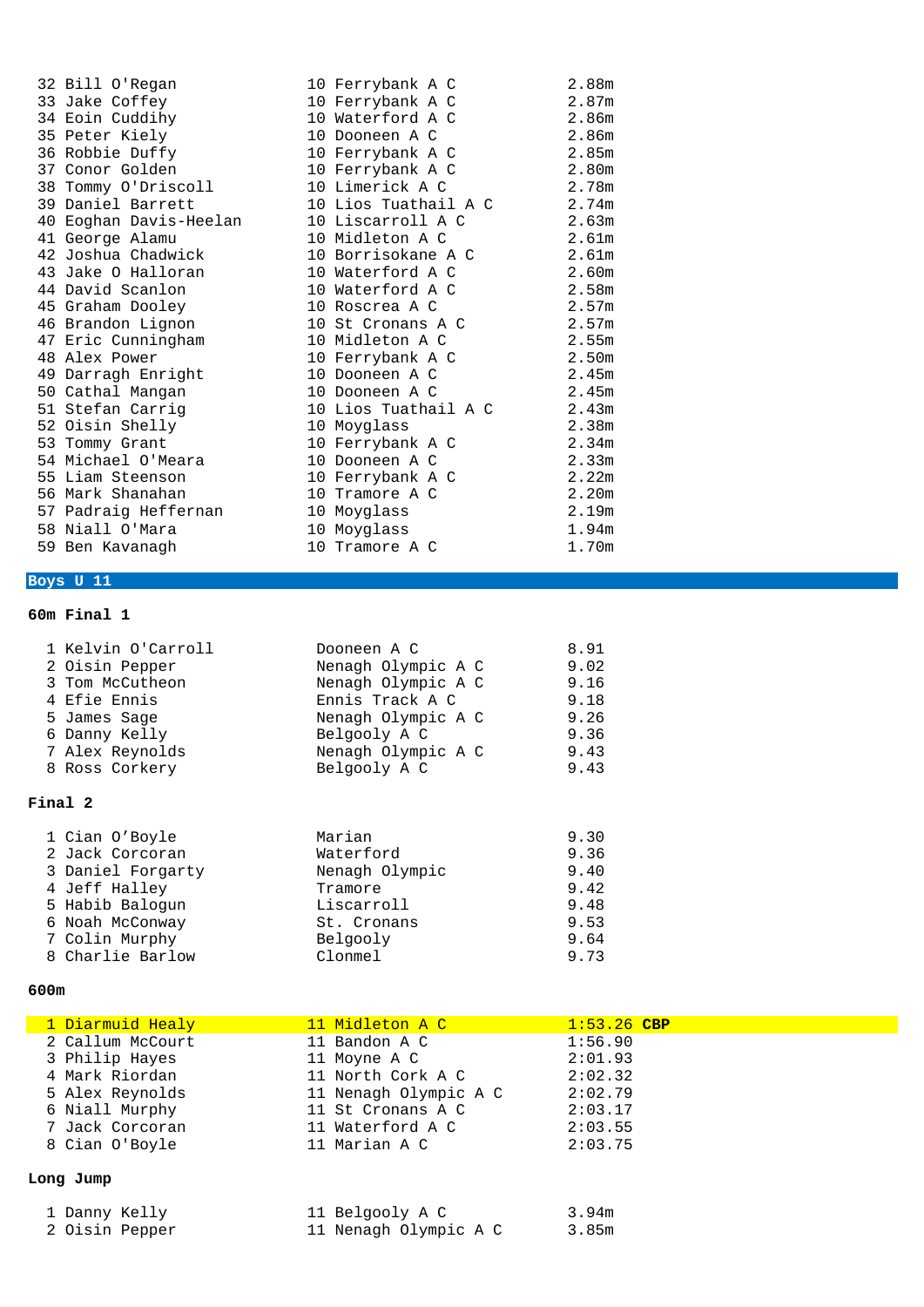| 3               | Ross Corkery                  |
|-----------------|-------------------------------|
| $\overline{4}$  | Alex Reynolds                 |
| 5               | Jack Corcoran                 |
| $\epsilon$      | Noah McConway                 |
| 7               | Tom McCutheon                 |
| 8               | Charlie Barlow                |
| 9               | Daniel Fogarty                |
| 9               | James Sage                    |
| 11              | Luke McGrath                  |
|                 | 12 Sean Cussen                |
| 13              | Eoin O'Connor                 |
|                 | 13 Colin Murphy               |
|                 | 15 Cian Lynch                 |
| 16              | Aaron Brodkorb                |
| 17              | Lee Foley                     |
| 17              | Jeff Halley                   |
| 19              | Alex Cunningham               |
|                 | 20 Scott Ryan                 |
|                 | 20 Cian O'Boyle               |
|                 | 22 Philip Hayes               |
| 23              | Gavin Harrington              |
| 24              | Henry Obilar                  |
|                 | 25 Conor Fanning              |
| 26              | Kieran O'Carroll              |
| 26              | Michael Fitzgerald            |
| 28              | Killian O'Mahony              |
|                 | 28 Callum McCourt             |
| 30 <sub>o</sub> | Jamie Magner                  |
|                 | 31 Oisin Brady Hamslag        |
|                 | 32 Scott White                |
| 33              | Louis O'Connell               |
| 34              | Daniel Shmatavichus           |
| 35              | Luke Ryan                     |
| 36              | Joseph Finch                  |
|                 | 37 Conor Callinan             |
| 38              | Habib Balogun<br>Niall Murphy |
| 39              |                               |
| 40              | Eoin Daly                     |

#### 11 Belgooly A C 3.80m<br>11 Nenagh Olympic A C 3.79m 11 Nenagh Olympic A C 3.79m<br>11 Waterford A C 3.75m 11 Waterford A C 3.75m<br>11 St Cronans A C 3.70m 11 St Cronans A C 3.70m<br>11 Nenagh Olympic A C 3.65m 11 Nenagh Olympic A C 11 Clonmel A C 3.55m 11 Nenagh Olympic A C 3.53m 11 Nenagh Olympic A C 3.53m 11 Tramore A C 3.52m 11 Old Abbey A C 3.50m 11 Old Abbey A C 3.46m 11 Belgooly A C 3.46m 11 Spa Muckross A C 3.41m<br>11 Midleton A C 3.39m 11 Midleton A C 3.39m<br>11 Liscarroll A C 3.32m 11 Liscarroll A C 11 Tramore A C 3.32m 11 Belgooly A C 3.29m<br>11 Waterford A C 3.27m 11 Waterford A C 11 Marian A C 3.27m 11 Moyne A C 3.25m<br>11 Old Abbey A C 3.20m 11 Old Abbey A C 11 Bandon A C 3.19m 11 Waterford A C 3.16m<br>11 Lios Tuathail A C 3.01m 11 Lios Tuathail A C 11 Roscrea A C 3.01m 11 St Marys A C 2.99m<br>11 Bandon A C 2.99m 11 Bandon A C 11 Grange Fermoy A C 2.91m 11 Emerald A C 2.90m<br>11 Dooneen A C 2.89m 11 Dooneen A C 11 Lios Tuathail A C 2.87m 11 Roscrea A C 2.84m 11 Dooneen A C 2.74m 11 Lios Tuathail A C 2.70m 11 Leevale A C 2.51m<br>11 Liscarroll A C 2.44m

#### **Boys U 12**

#### **60M**

| 1 Padraic Hassett   | 12 Nenagh Olympic A C | 8.80 |
|---------------------|-----------------------|------|
| 2 Ciaran O'Sullivan | 12 St Marys A C       | 8.80 |
| 3 Victory Eddy      | 12 Waterford A C      | 8.82 |
| 4 Sultan Akinwale   | 12 Ennis Track A C    | 8.90 |
| 5 Jack O'Connor     | 12 Dooneen A C        | 8.95 |
| 6 Sean O'Connell    | 12 Liscarroll A C     | 8.97 |
| 7 Victor Uqwah      | 12 Carrig na Bhfear   | 9.18 |
| 8 John Fitzgerald   | 12 Carrig na Bhfear   | 9.21 |

11 Liscarroll A C

11 St Cronans A C 2.43m 11 Waterford A C 2.30m

| 1 Nathan Cremin | 12 St Marys A C     | $1:49.29$ CBP |  |
|-----------------|---------------------|---------------|--|
| 2 John O'Flynn  | 12 North Cork A C   | 1:49.53       |  |
| 3 Jack O'Connor | 12 Dooneen A C      | 1:50.55       |  |
| 4 Oisin Enright | 12 St Marys A C     | 1:51.04       |  |
| 5 Mark Hanrahan | 12 Ennis Track A C  | 1:53.44       |  |
| 6 Diarmuid Fahy | 12 Kilmurry Ibc/N C | 1:55.59       |  |
| 7 Colin Carmody | 12 St Cronans A C   | 1:56.80       |  |
| 8 Dylan Casey   | 12 Ennis Track A C  | 2:01.47       |  |
| Long Jump       |                     |               |  |

| 1 Jack Deegan     | 12 Waterford A C      | 4.32m |
|-------------------|-----------------------|-------|
| 2 Victory Eddy    | 12 Waterford A C      | 4.15m |
| 3 Padraic Hassett | 12 Nenagh Olympic A C | 4.03m |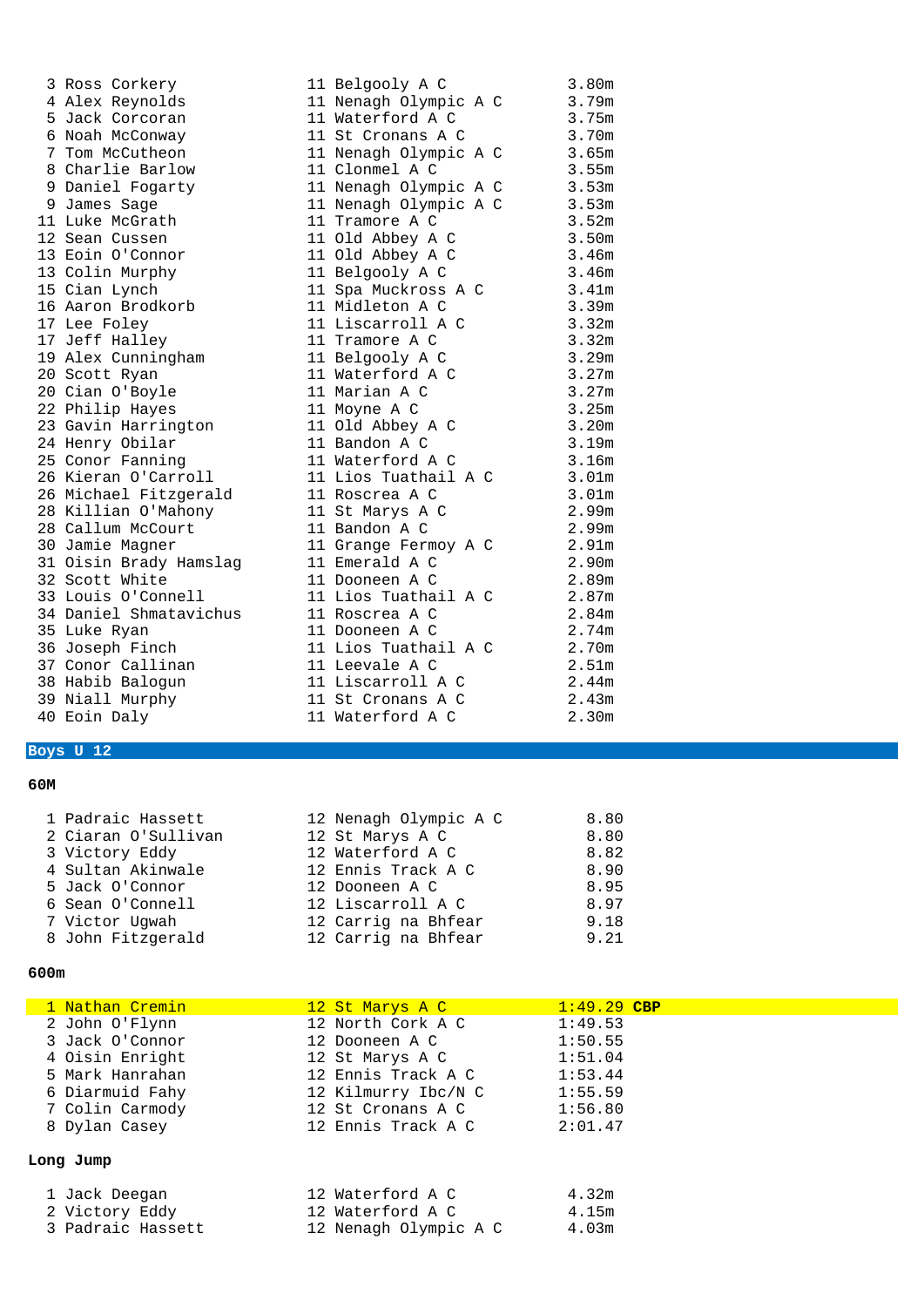#### **High Jump**

| 1 Eoghan Nash       | 12 Belgooly A C       | 1.26m |
|---------------------|-----------------------|-------|
| 2 Ciaran O'Sullivan | 12 St Marys A C       | 1.26m |
| 3 Jamie Kennedy     | 12 Nenagh Olympic A C | 1.23m |
| 4 Jonny Deasy       | 12 Belgooly A C       | 1.20m |
| 5 Victory Eddy      | 12 Waterford A C      | 1.20m |
| 6 Jack Deegan       | 12 Waterford A C      | 1.20m |
| 7 Gleb Brucikovs    | 12 Waterford A C      | 1.20m |
| 8 Jack Nevin        | 12 Templemore A C     | 1.15m |
| 9 Dillon Ryan       | 12 Moycarkey C/Cro    | 1.10m |
| 9 Joe Ivory         | 12 Liscarroll A C     | 1.10m |

#### **Shot**

| 1 Shane Fitzgerald  | 12 St Marys A C       | 7.73m |
|---------------------|-----------------------|-------|
| 2 Ciarmhac Smyth    | 12 Midleton A C       | 7.39m |
| 3 Brian McNamara    | 12 Kilmurry Ibc/N C   | 7.34m |
| 4 Victory Eddy      | 12 Waterford A C      | 7.27m |
| 5 Eoghan Nash       | 12 Belgooly A C       | 6.98m |
| 6 Jack Nevin        | 12 Templemore A C     | 6.97m |
| 7 Ruairi Harrington | 12 Bandon A C         | 6.71m |
| 8 Eoghan O'Connor   | 12 Lios Tuathail A C  | 6.68m |
| 9 Jamie Kennedy     | 12 Nenagh Olympic A C | 6.37m |
| 10 David O'Loughlin | 12 Dooneen A C        | 6.32m |
| 11 Gleb Brucikovs   | 12 Waterford A C      | 6.24m |
| 12 Dillon Ryan      | 12 Moycarkey C/Cro    | 6.19m |
| 13 Michael O'Mahony | 12 Dooneen A C        | 6.04m |
|                     |                       |       |

| 4 Ciaran O'Sullivan  | 12 St Marys A C           | 4.00m             |
|----------------------|---------------------------|-------------------|
| 5 Sultan Akinwale    | 12 Ennis Track A C        | 3.98m             |
| 6 Eoghan Nash        | 12 Belgooly A C           | 3.95m             |
| 6 Victor Uqwah       | 12 Carrig na Bhfear 3.95m |                   |
| 8 Sean O'Connell     | 12 Liscarroll A C         | 3.84m             |
| 9 Dillon Ryan        | 12 Moycarkey C/Cro        | 3.77m             |
| 10 Brian Lynch       | 12 Old Abbey A C          | 3.76m             |
| 11 Andrea Haxhiaj    | 12 Dooneen A C            | 3.73m             |
| 12 Billy Carberry    | 12 Leevale A C            | 3.62m             |
| 13 Donnacha Desmond  | 12 Belgooly A C           | 3.60m             |
| 14 Keelan Crowley    | 12 Bandon A C             | 3.59m             |
| 15 Mark Moroney      | 12 Dooneen A C            | 3.55m             |
| 16 Gleb Brucikovs    | 12 Waterford A C          | 3.50m             |
| 16 James Allen       | 12 Newport A C            | 3.50m             |
| 18 Mark Hanrahan     | 12 Ennis Track A C        | 3.48m             |
| 19 David Ryan        | 12 Midleton A C           | 3.46m             |
| 20 Jack Nevin        | 12 Templemore A C         | 3.43m             |
| 21 Colin Carmody     | 12 St Cronans A C         | 3.40m             |
| 22 Carlos Grace      | 12 Clonmel A C            | 3.34m             |
| 23 Harry Buckley     | 12 Carrig na Bhfear       | 3.30m             |
| 24 Liam Lyons        | 12 Old Abbey A C          | 3.29m             |
| 25 Fionn Desmond     | 12 Belgooly A C           | 3.24m             |
| 26 Jack O'Connor     | 12 Dooneen A C            | 3.23m             |
| 27 Mathew Power      | 12 Ennis Track A C        | 3.20m             |
| 27 Ben Ryan          | 12 Midleton A C           | 3.20m             |
| 29 Patrick Ambrose   | 12 St Marys A C           | 3.18m             |
| 30 Gary O'Donoghue   | 12 Limerick A C           | 3.11m             |
| 30 Gary Deane        | 12 Abbey Striders A C     | 3.11m             |
| 32 Michael O'Mahony  | 12 Dooneen A C            | 3.07 <sub>m</sub> |
| 33 Joe Ivory         | 12 Liscarroll A C         | 3.03m             |
| 34 Rory Grace        | 12 Nenagh Olympic A C     | 2.93 <sub>m</sub> |
| 35 Jonny Deasy       | 12 Belgooly A C           | 2.90m             |
| 36 Ruairi Harrington | 12 Bandon A C             | 2.88m             |
| 37 Sean Naughton     | 12 Leevale A C            | 2.82m             |
| 38 Ian Conroy        | 12 Dooneen A C            | 2.80m             |
| 39 Sean Hoctor       | 12 Roscrea A C            | 2.74m             |
| 40 David O'Loughlin  | 12 Dooneen A C            | 2.73m             |
| 41 Luke Hourigan     | 12 Midleton A C           | 2.63m             |
| 42 Josh Keller       | 12 Ferrybank A C          | 2.43m             |

| 12 Belgooly A C       | 1.26t             |
|-----------------------|-------------------|
| 12 St Marys A C       | 1.26t             |
| 12 Nenagh Olympic A C | 1.23r             |
| 12 Belgooly A C       | 1.20 <sub>I</sub> |
| 12 Waterford A C      | 1.20 <sub>t</sub> |
| 12 Waterford A C      | 1.20 <sub>I</sub> |
| 12 Waterford A C      | 1.20 <sub>t</sub> |
| 12 Templemore A C     | 1.15m             |
| 12 Moycarkey C/Cro    | 1.10r             |
| 12 Liscarroll A C     | 1.10 <sub>t</sub> |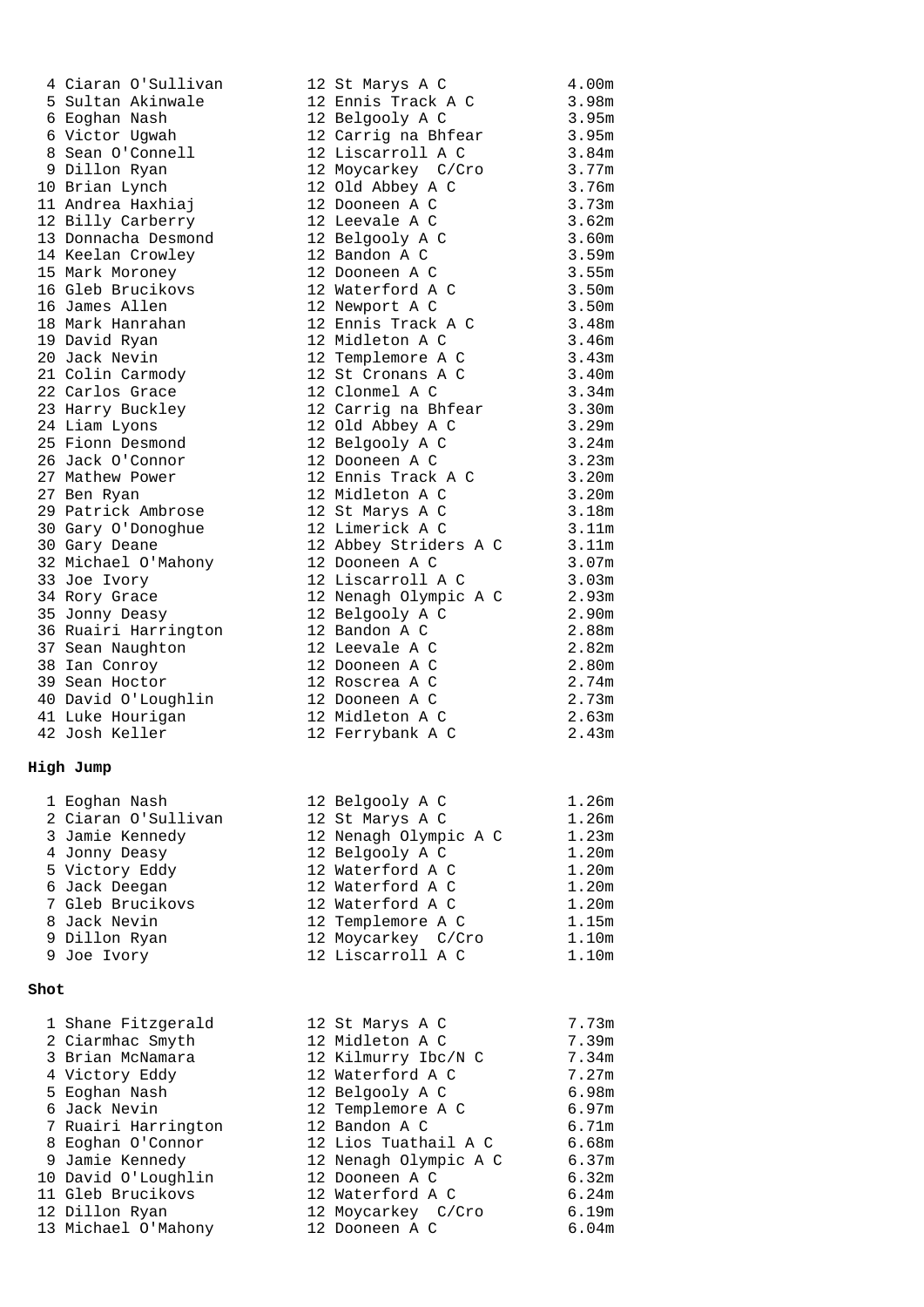| 14 Joe Ivory        | 12 Liscarroll A C    | 5.86m |
|---------------------|----------------------|-------|
| 15 Ciaran McCormack | 12 Templemore A C    | 5.62m |
| 15 Eoin Enright     | 12 Lios Tuathail A C | 5.62m |
| 17 Ian Conroy       | 12 Dooneen A C       | 5.45m |
| 18 Jack O'Connor    | 12 Dooneen A C       | 5.42m |
| 19 Colin Carmody    | 12 St Cronans A C    | 5.36m |
| 20 Jonny Deasy      | 12 Belgooly A C      | 5.34m |
| 21 Josh Keller      | 12 Ferrybank A C     | 4.49m |
| 22 Bryan Guina      | 12 St Marys A C      | 4.43m |
| 23 Sean Naughton    | 12 Leevale A C       | 4.38m |
| 24 Thomas Dinan     | 12 Borrisokane A C   | 4.20m |

# **Boys U 13**

### **60m Hurdles**

|      | 1 Wymin Sivakamur      | 13 Leevale A C        | 9.81 CBP          |  |
|------|------------------------|-----------------------|-------------------|--|
|      | 2 Daniel Hurley        | 13 Old Abbey A C      | 9.85              |  |
|      | 3 Joshua Eqan          | 13 Nenagh Olympic A C | 10.46             |  |
|      | 4 Cathal Scanlon       | 13 Waterford A C      | 10.51             |  |
|      | 5 Dereh Shalasc        | 13 Marian A C         | 10.57             |  |
|      | 6 Aaron Walsh          | 13 Nenagh Olympic A C | 10.51             |  |
|      | 7 Shane Aherne         | 13 Leevale A C        | 10.61             |  |
|      | 8 Ryan Clifford        | 13 Abbey Striders A C | 11.12             |  |
|      |                        |                       |                   |  |
| 60m  |                        |                       |                   |  |
|      |                        |                       |                   |  |
|      | 1 Daniel Hurley        | 13 Old Abbey A C      | 8.17              |  |
|      | 2 Robert Dillon        | 13 Midleton A C       | 8.26              |  |
|      | 3 Wymin Sivakamur      | 13 Leevale A C        | 8.38              |  |
|      | 4 Derek Shalasc        | 13 Marian A C         | 8.41              |  |
|      | 4 Eoin Redmond         | 13 Riverstick         | 8.54              |  |
|      | 5 Robert Twomey        | 13 Leevale A C        | 8.56              |  |
|      | 6 Joshua Egan          | 13 Nenagh Olympic A C | 8.66              |  |
|      | 7 Ferdia O'Lionain     | 13 Tulla A C          | 8.89              |  |
|      |                        |                       |                   |  |
| 600m |                        |                       |                   |  |
|      |                        |                       |                   |  |
|      | 1 Eoin Redmond         | 13 Riverstick         | 1:46.99           |  |
|      | 2 Ted Collins          | 13 Nenagh Olympic A C | 1:49.22           |  |
|      | 3 Mathew Healy         | 13 Riverstick         | 1:49.61           |  |
|      | 4 Simon Collins        | 13 Leevale A C        | 1:50.71           |  |
|      | 5 Ben Whelehan         | 13 Kilmurry Ibc/N C   | 1:51.43           |  |
|      | 6 Shane Harrison       | 13 St Cronans A C     | 1:52.99           |  |
|      | 7 Diarmaid Desmond     | 13 Leevale A C        | 1:53.84           |  |
|      | 8 Eoghan Heaney        | 13 Leevale A C        | 1:54.63           |  |
|      |                        |                       |                   |  |
|      | Long Jump              |                       |                   |  |
|      |                        |                       |                   |  |
|      | 1 Wymin Sivakamur      | 13 Leevale A C        | 4.44m             |  |
|      | 2 Joshua Egan          | 13 Nenagh Olympic A C | 4.39m             |  |
|      | 3 Robert Dillon        | 13 Midleton A C       | 4.37m             |  |
|      | 4 Daniel Hurley        | 13 Old Abbey A C      | 4.34m             |  |
|      | 5 Diarmuid O'Connor    | 13 Old Abbey A C      | 4.21m             |  |
|      | 6 Aaron Walsh          | 13 Nenagh Olympic A C | 4.20m             |  |
|      | 7 Ryan Clifford        | 13 Abbey Striders A C | 4.04m             |  |
|      | 8 Conor Blake          | 13 St Johns A C       | 3.94m             |  |
|      | 9 Jack McEvoy          | 13 Nenagh Olympic A C | 3.59m             |  |
|      | 10 Robert Twomey       | 13 Leevale A C        | 3.54m             |  |
|      | 11 Cathal Scanlon      | 13 Waterford A C      | 3.50m             |  |
|      | 11 Daniel Greene       | 13 St Johns A C       | 3.50m             |  |
|      | 13 Tadhg O'Shaughnessy | 13 Nenagh Olympic A C | 3.45m             |  |
|      | 14 Darragh Twomey      | 13 BMOH               | 3.44m             |  |
|      | 15 Nathan Collins      | 13 Old Abbey A C      | 3.38m             |  |
|      | 16 Eoin McCarthy       | 13 Clonmel A C        | 3.31 <sub>m</sub> |  |
|      | 17 Greg Lignon         | 13 St Cronans A C     | 3.09m             |  |
|      | 18 Jack Lupten         | 13 Moyne A C          | 2.91m             |  |
|      |                        |                       |                   |  |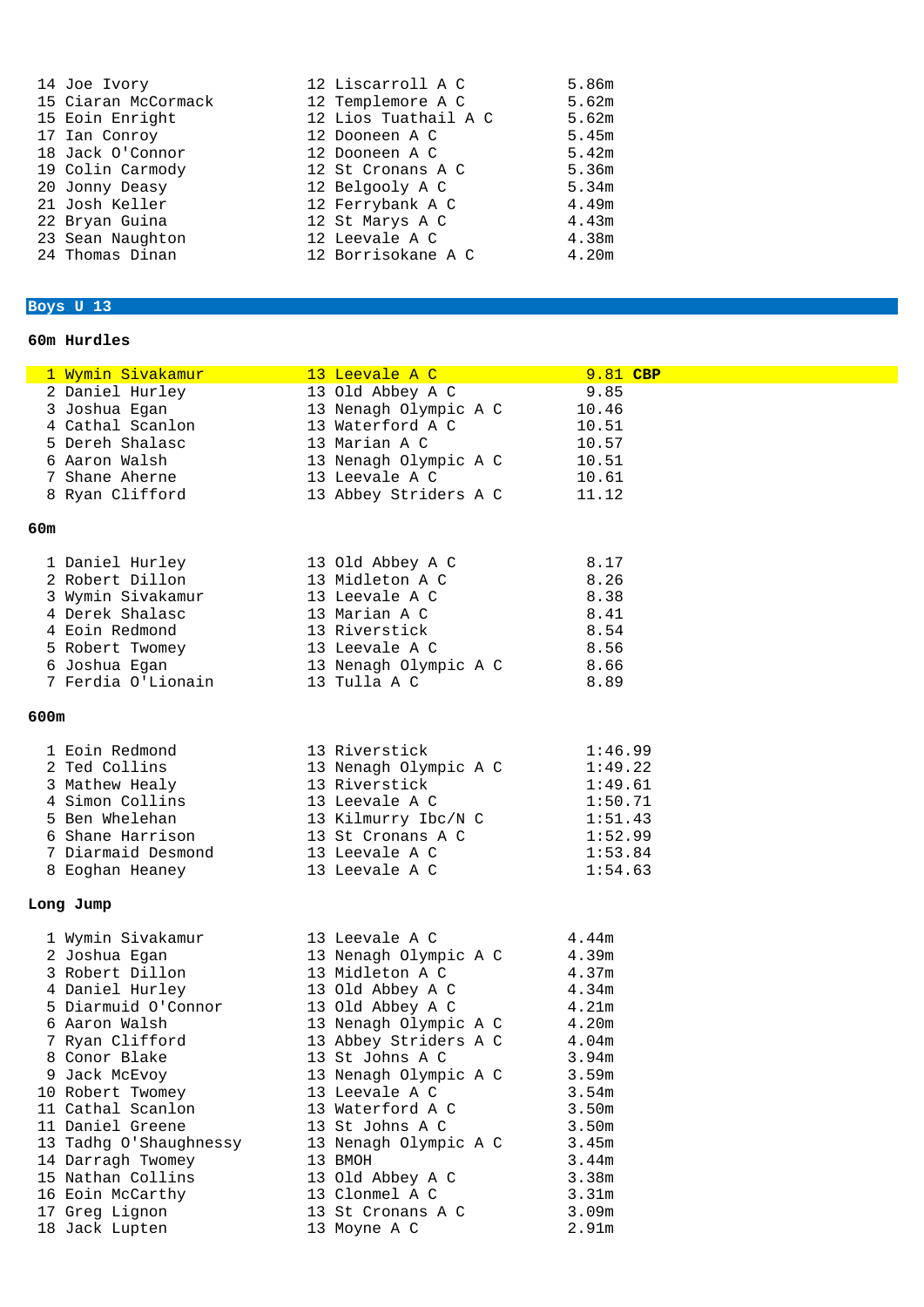# **High Jump**

| 1 Conor Blake       | 13 St Johns A C       | 1.43m             |
|---------------------|-----------------------|-------------------|
| 2 Robert Dillon     | 13 Midleton A C       | 1.40 <sub>m</sub> |
| 3 Diarmuid O'Connor | 13 Old Abbey A C      | 1.30m             |
| 3 Daniel Greene     | 13 St Johns A C       | 1.30 <sub>m</sub> |
| 3 Joshua Egan       | 13 Nenagh Olympic A C | 1.30m             |
| 6 Wymin Sivakamur   | 13 Leevale A C        | 1.25m             |
| 7 Garvin Glair      | 13 Waterford A C      | 1.20m             |
| 8 Conor Kelleher    | 13 St Cronans A C     | 1.15m             |
| 8 Fintan O'Sullivan | 13 Dooneen A C        | 1.15m             |
| 8 Jack McEvoy       | 13 Nenagh Olympic A C | 1.15m             |
| 8 Ryan Clifford     | 13 Abbey Striders A C | 1.15m             |
| 8 Robert Twomey     | 13 Leevale A C        | 1.15m             |

#### **Shot**

| 1 Shane McSheera Quinn | 13 Nenagh Olympic A C                 | 10.85m |
|------------------------|---------------------------------------|--------|
| 2 Ricky Carroll        | 13 Fanahan McSweeney           10.04m |        |
| 3 Ronan Collins        | 13 Gneeveguilla A C           9.97m   |        |
| 4 Crion Obilar         | 13 Bandon A C                         | 9.60m  |
| 5 Shane Cawley         | 13 Waterford A C                      | 9.27m  |
| 6 James Kirby          | 13 Bandon A C                         | 8.95m  |
| 7 Conor Kelleher       | 13 St Cronans A C                     | 8.48m  |
| 8 Sean Frawley         | 13 North Cork A C                     | 8.00m  |
| 9 Lee Deegan           | 13 BMOH                               | 7.55m  |
| 10 Cathal Scanlon      | 13 Waterford A C                      | 7.50m  |
| 11 Conor Lane          | 13 Liscarroll A C                     | 7.49m  |
| 12 Ben Hennessy        | 13 Templemore A C                     | 7.40m  |
| 13 Daniel Greene       | 13 St Johns A C                       | 7.37m  |
| 14 Robert Dillon       | 13 Midleton A C                       | 7.27m  |
| 15 Joshua Egan         | 13 Nenagh Olympic A C                 | 7.25m  |
| 16 Eoin McCarthy       | 13 Clonmel A C                        | 7.18m  |
| 17 Jack Lupten         | 13 Moyne A C                          | 6.63m  |
| 18 Jack McEvoy         | 13 Nenagh Olympic A C                 | 6.52m  |
| 19 Conor Blake         | 13 St Johns A C                       | 6.35m  |
|                        |                                       | 6.23m  |
| 21 Andrew Murphy       | 13 Waterford A C                      | 5.52m  |

# **Girls U 9**

#### **60M Final 1**

| 1 Angel Alfred     | 9 Dooneen A C        | 9.84 CBP |  |
|--------------------|----------------------|----------|--|
| 2 Louise O'Neill   | 9 Belgooly A C       | 10.06    |  |
| 3 Hannah Falvey    | 9 Belgooly A C       | 10.15    |  |
| 4 Holly O'Boyle    | 9 Marian A C         | 10.28    |  |
| 5 Rachel O'Connor  | 9 Dooneen A C        | 10.62    |  |
| 5 Ceola Bergin     | 9 Roscrea A C        | 10.62    |  |
| 7 Maia McCourt     | 9 Bandon A C         | 10.65    |  |
| 8 Kiana Fitzgerald | 9 Ferrybank A C      | 10.79    |  |
| Final 2            |                      |          |  |
|                    |                      |          |  |
| 1 Helen Hosey      | 9 Limerick A C       | 10.54    |  |
| 2 Maria Ralph      | 9 Thurles Crokes     | 10.58    |  |
| 3 Anna Campbell    | 9 Dooneen            | 10.69    |  |
| 4 Kate Foley       | 9 St. Marys Limerick | 10.86    |  |
| 5 Nicole Dinan     | 9 Leevale            | 10.93    |  |
| 6 Grainne McMahon  | 9 Shannon            | 10.94    |  |
| 7 Abby Dorney      | 9 Belgooly           | 11.03    |  |
| 8 Saoirse Egan     | 9 North Cork         | 11.50    |  |
|                    |                      |          |  |

| 1 Holly O'Boyle | 9 Marian A C | $56.87$ CBP |
|-----------------|--------------|-------------|
|-----------------|--------------|-------------|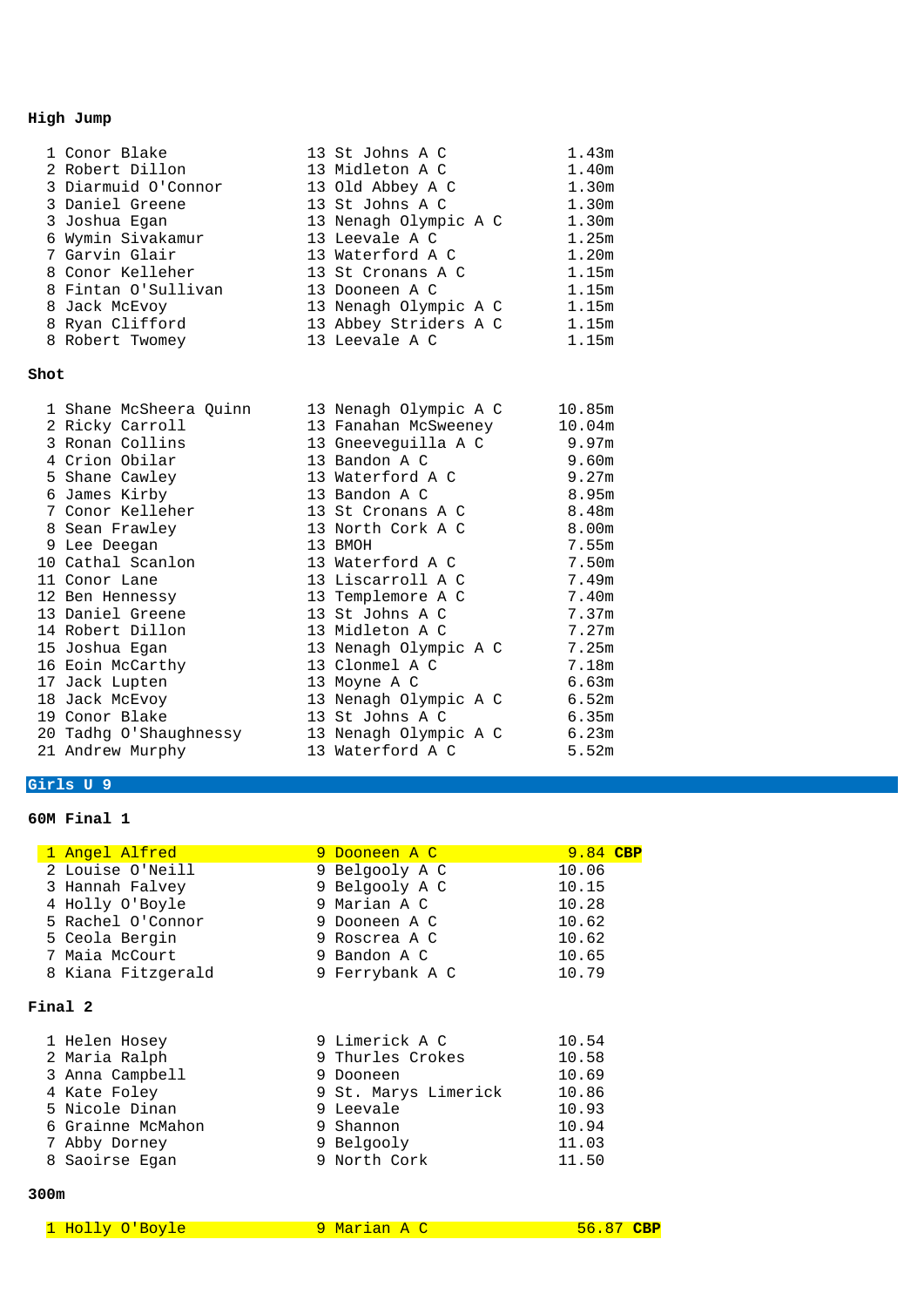| 2 Rachel O'Connor     | 9 Dooneen A C        | 58.95             |
|-----------------------|----------------------|-------------------|
| 3 Nicole Dinan        | 9 Leevale A C        | 1:00.43           |
| 4 Grainne McMahon     | 9 Shannon A C        | 1:00.92           |
| 5 Anna Campbell       | 9 Dooneen A C        | 1:01.10           |
| 6 Kate Foley          | 9 St Marys A C       | 1:02.24           |
| 7 Maia McCourt        | 9 Bandon A C         | 1:02.78           |
| 8 Aiisling Enright    | 9 St Marys A C       | 1:03.21           |
| Long Jump             |                      |                   |
| 1 Hannah Falvey       | 9 Belgooly A C       | 3.12m             |
| 2 Louise O'Neill      | 9 Belgooly A C       | 3.09m             |
| 3 Angel Alfred        | 9 Dooneen A C        | 3.03m             |
| 4 Anna Campbell       | 9 Dooneen A C        | 3.01 <sub>m</sub> |
| 5 Rachel O'Connor     | 9 Dooneen A C        | 2.99m             |
| 6 Holly O'Boyle       | 9 Marian A C         | 2.97m             |
| 7 Maia McCourt        | 9 Bandon A C         | 2.86m             |
| 8 Ceola Bergin        | 9 Roscrea A C        | 2.84m             |
| 8 Abbie Dorney        | 9 Belgooly A C       | 2.84m             |
| 10 Nicole Dinan       | 9 Leevale A C        | 2.83m             |
| 11 Ella Moloney       | 9 Thurles Crokes A C | 2.72m             |
| 12 Ellen Hosey        | 9 Limerick A C       | 2.70m             |
| 13 Kate Foley         | 9 St Marys A C       | 2.69m             |
| 14 Sarah O'Sullivan   | 9 Dooneen A C        | 2.67m             |
| 15 Amy Sheppard       | 9 Belgooly A C       | 2.59m             |
| 16 Maria Ralph        | 9 Thurles Crokes A C | 2.57m             |
| 17 Áine Connolly      | 9 Moyglass           | 2.55m             |
| 18 Kiana Fitzgerald   | 9 Ferrybank A C      | 2.54m             |
| 19 Lucie Healy        | 9 Leevale A C        | 2.53m             |
| 20 Ellen Doherty      | 9 Belgooly A C       | 2.51m             |
| 21 Lucy Fitzgerald    | 9 Tipp Town A C      | 2.48m             |
| 22 Katelyn Leamy      | 9 Tulla A C          | 2.38m             |
| 23 Olivia Neylon      | 9 Marian A C         | 2.35m             |
| 24 Aiisling Enright   | 9 St Marys A C       | 2.29m             |
| 25 Niamh Hayes        | 9 Templemore A C     | 2.25m             |
| 26 Eva Rusk           | 9 St Cronans A C     | 2.09m             |
| 27 Orlaith O'Sullivan | 9 Liscarroll A C     | 1.95m             |
| 28 Kate Bridges       | 9 Dooneen A C        | 1.79m             |
| 29 Ella Bourke-Jones  | 9 Limerick A C       | 1.19m             |

# **Girls U 10**

# **60M Final 1**

|         | 1 Emer Conroy        | 10 Dooneen A C      | 9.59  |
|---------|----------------------|---------------------|-------|
|         | 2 Victoria Amiadamen | 10 Dooneen A C      | 9.65  |
|         | 3 Kate Farley        | 10 Riverstick       | 9.70  |
|         | 4 Kate O'Regan       | 10 Riverstick       | 9.72  |
|         | 5 Orla Walsh         | 10 Waterford A C    | 9.98  |
|         | 6 Mollie Dooley      | 10 Templemore A C   | 10.05 |
|         | 7 Aimee Ryan         | 10 Dooneen A C      | 10.14 |
|         | 8 Ava Rochford       | 10 Ennis Track A C  | 10.20 |
|         |                      |                     |       |
| Final 2 |                      |                     |       |
|         |                      |                     |       |
|         | 1 Leah Quane         | 10 Mooreabby Milers | 10.00 |
|         |                      |                     |       |
|         | 2 Casey Crous        | 10 Templemore       | 10.13 |
|         | 3 Molly Ouirke       | 10 Limerick AC      | 10.23 |
|         | 4 Caoimhe Geoghegan  | 10 Midleton         | 10.30 |
|         | 5 Lauren Flynn       | 10 Waterford        | 10.31 |
|         | 6 Jessica Lyne       | 10 Leevale          | 10.32 |
|         | 7 Lydia Roe          | 10 Waterford        | 10.53 |
|         | 8 Laura Jane Pyke    | 10 Clonmel          | 10.68 |

| 1 Victoria Amiadamen | 10 Dooneen A C | 1:45.50 |
|----------------------|----------------|---------|
| 2 Michelle Healy     | 10 Marian A C  | 1:45.75 |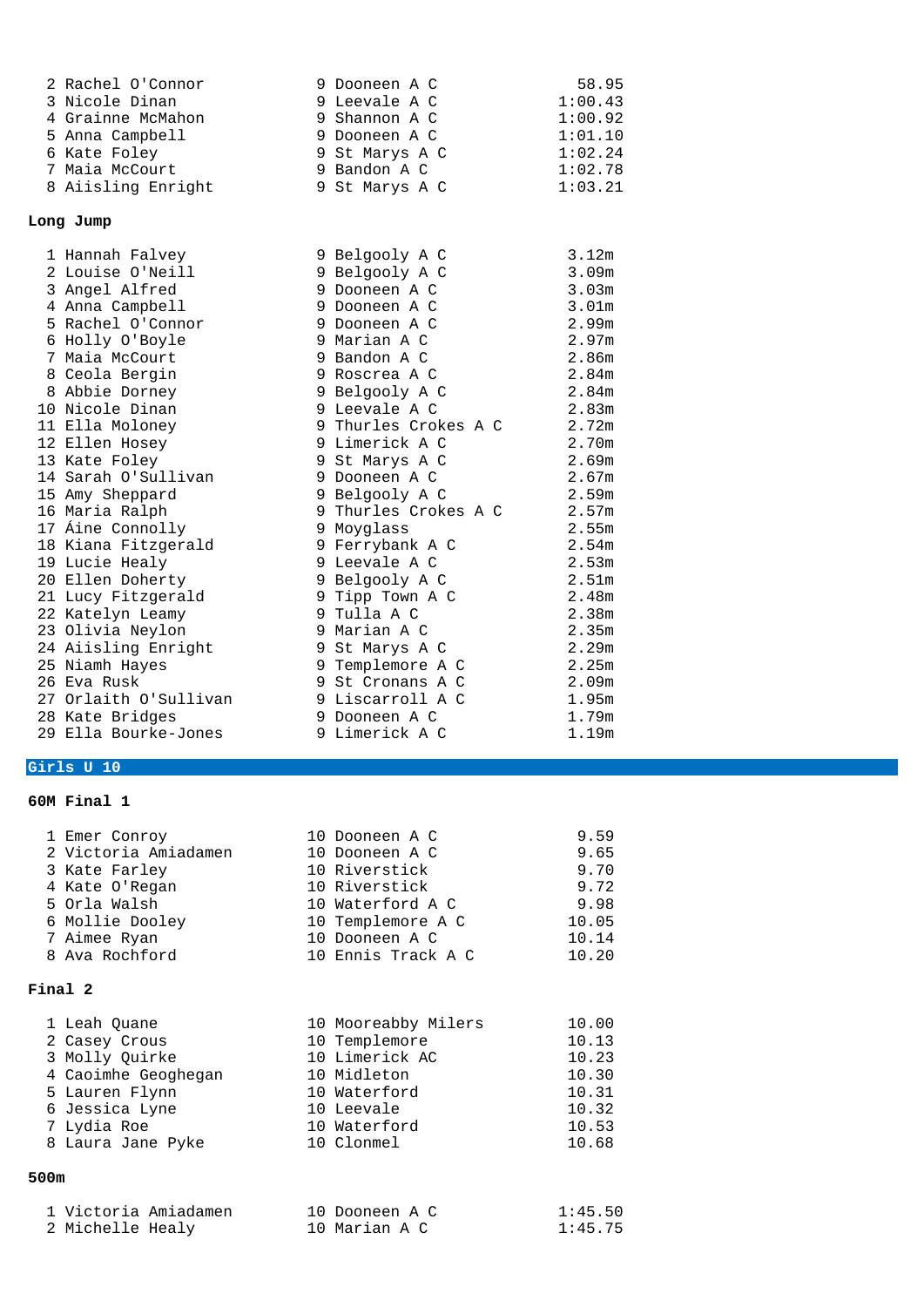| 3 Emer Conroy     | 10 Dooneen A C       | 1:46.80 |
|-------------------|----------------------|---------|
| 4 Leah Ouane      | 10 Mooreabbey Milers | 1:47.31 |
| 5 Mollie Dooley   | 10 Templemore A C    | 1:47.50 |
| 6 Casey Crous     | 10 Templemore A C    | 1:48.01 |
| 7 Aisling Maloney | 10 Ennis Track A C   | 1:49.16 |
| 8 Helen Cleere    | 10 Moyne A C         | 1:49.42 |

# **Long Jump**

| 1 Kate O'Regan                      | 10 Riverstick                             | 3.65m CBP         |
|-------------------------------------|-------------------------------------------|-------------------|
| 2 Kate Farley                       | 10 Riverstick                             | 3.50m             |
| 3 Victoria Amiadamen                | 10 Dooneen A C                            | 3.44m             |
| 4 Casey Crous                       | 10 Templemore A C                         | 3.34 <sub>m</sub> |
| 5 Aoife O'Shea                      | 10 Carrick on Suir A C                    | 3.16m             |
| 6 Caoimhe Geoghegan                 | 10 Midleton A C                           | 3.15m             |
| 7 Molly Quirke                      | 10 Limerick A C                           | 3.11m             |
| 8 Emer Conroy                       | 10 Dooneen A C                            | 3.01 <sub>m</sub> |
| 9 Louise O'Mahony                   | 10 BMOH                                   | 2.99m             |
| 10 Pheobe Sage                      | 10 Nenagh Olympic A C                     | 2.97 <sub>m</sub> |
| 10 Kaley Cozens                     | 10 Templemore A C                         | 2.97m             |
| 12 Jessica Lyne                     | 10 Leevale A C                            | 2.91m             |
| 13 Mollie Dooley                    | 10 Templemore A C                         | 2.90m             |
| 13 Freya Darcy                      | 10 Ferrybank A C                          | 2.90m             |
| 15 Siofra O'Brien                   | 10 Midleton A C                           | 2.86m             |
| 15 Molly Nevin                      | 10 Templemore A C                         | 2.86m             |
| 15 Nicole Clarke                    | 10 Leevale A C                            | 2.86m             |
| 18 Caoimhe Cahill                   | 10 St Cronans A C                         | 2.83m             |
| 19 Lauryn Flynn                     | 10 Clonmel A C                            | 2.80m             |
| 19 Laura Jane Pyke                  | 10 Clonmel A C                            | 2.80m             |
|                                     |                                           |                   |
| 19 Aimee Ryan<br>22 Niamh Brenner   | 10 Dooneen A C<br>10 Waterford A C        | 2.80m             |
| 22 Selena O'Riordan                 |                                           | 2.79m             |
|                                     | 10 Midleton A C                           | 2.79m             |
| 24 Molly Locke                      | 10 Dooneen A C                            | 2.78m             |
| 25 Molly Comerford                  | 10 Ferrybank A C                          | 2.76m             |
| 26 Julianna Deegan                  | 10 Dooneen A C                            | 2.73m             |
| 26 Tara Gleeson                     | 10 Moyne A C                              | 2.73m             |
| 28 Michelle Healy                   | 10 Marian A C                             | 2.72m             |
| 29 Kate Naughton<br>30 Melanie Buck | 10 Leevale A C<br>10 Waterford A C        | 2.71m<br>2.66m    |
|                                     |                                           |                   |
| 30 Sarah McEvoy<br>32 Lydia Rowe    | 10 Nenagh Olympic A C<br>10 Waterford A C | 2.66m<br>2.63m    |
| 33 Trudy O'Loughlin                 | 10 Dooneen A C                            | 2.62m             |
| 34 Helen Cleere                     | 10 Moyne A C                              | 2.60m             |
| 35 Lily Grace                       | 10 Clonmel A C                            | 2.58m             |
| 35 Lindsay Moriarty                 | 10 Lios Tuathail A C                      | 2.58m             |
| 37 Ellie-Ava Liston                 | 10 Lios Tuathail A C                      | 2.56m             |
| 37 Louise Hickey                    | 10 Moyne A C                              | 2.56m             |
| 39 Eabha O'Brien                    | 10 Midleton A C                           | 2.54m             |
| 39 Aoibhe waring                    | 10 Ferrybank A C                          | 2.54m             |
| 41 Tara Peters                      | 10 Carrick on Suir A C                    | 2.51m             |
| 41 Jessica Kelly                    | 10 Roscrea A C                            | 2.51 <sub>m</sub> |
| 43 Rachel Neylon                    | 10 Lios Tuathail A C                      | 2.48m             |
| 43 Ellie McEvoy                     | 10 Nenagh Olympic A C                     | 2.48m             |
| 45 Isobelle Casey                   | 10 Ferrybank A C                          | 2.46m             |
| 45 Heliise Loor Vahi                | 10 Midleton A C                           | 2.46m             |
| 47 Alannah Dunford                  | 10 Roscrea A C                            | 2.41m             |
| 47 Hannah Grace                     | 10 Nenagh Olympic A C                     | 2.41m             |
| 49 Leila Carr                       | 10 St Catherines A C                      | 2.39m             |
| 50 Laura Flynn                      | 10 Waterford A C                          | 2.34m             |
| 51 Kloe Mulcahy                     | 10 Blarney Inniscar                       | 2.33m             |
| 52 Caoimhe Clancy                   | 10 Marian A C                             | 2.30m             |
| 53 Sarah O'Shaughnessy              | 10 Dooneen A C                            | 2.22m             |
| 54 Lucy Fitzgerald                  | 10 Borrisokane A C                        | 2.19m             |
| 55 Ava Austin                       | 10 Borrisokane A C                        | 2.10m             |
| 56 Sarah Fanning                    | 10 Waterford A C                          | 2.03m             |
| 57 Orla Walsh                       | 10 Waterford A C                          | 1.98m             |
| 58 Oonagh Nagle                     | 10 Grange Fermoy A C                      | 1.96m             |
| 59 Aoife Curtin                     | 10 Ferrybank A C                          | 1.91m             |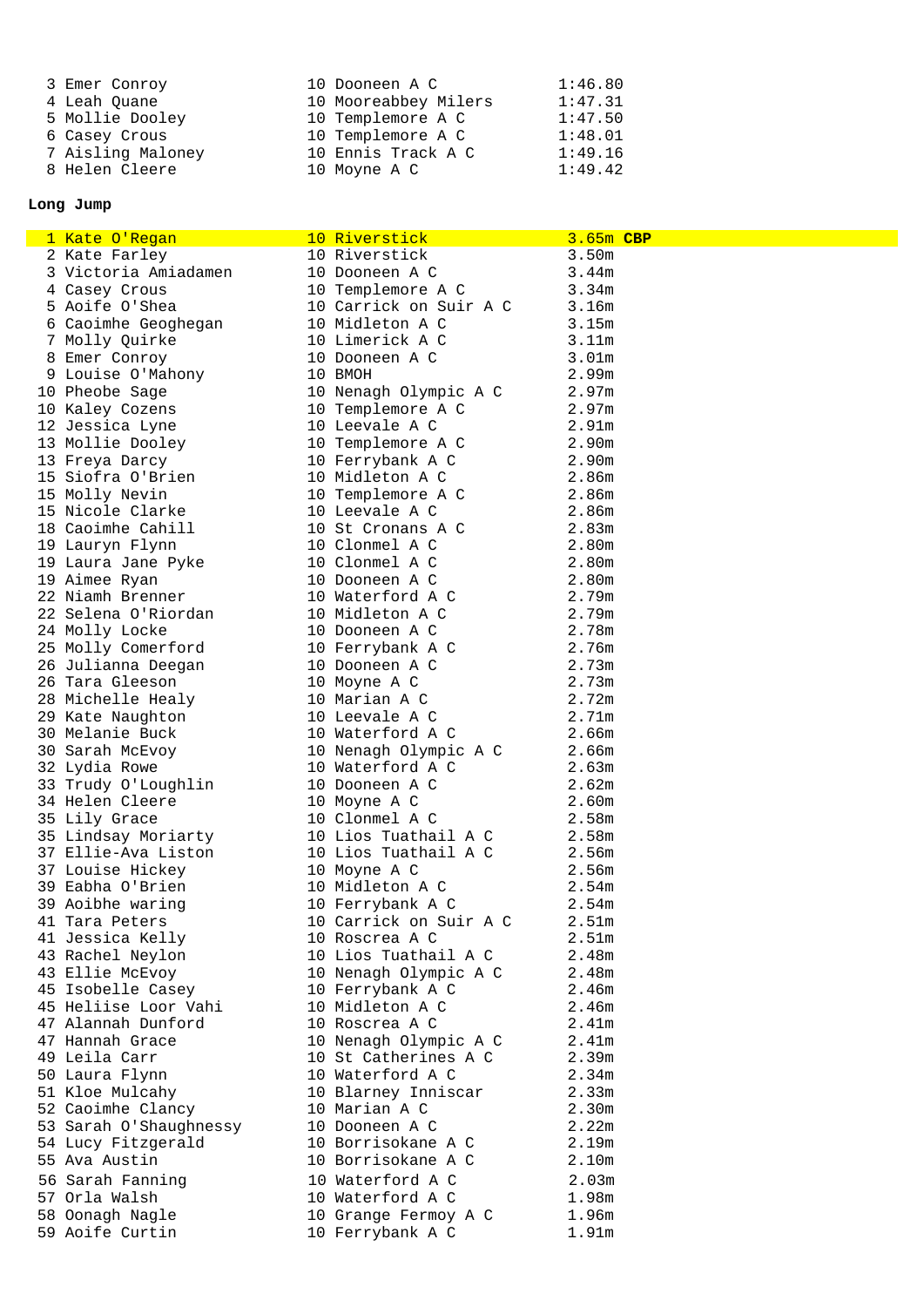60 Emma Rogers Mulhall 10 Waterford A C 1.80m<br>61 Áine Donegan 10 Lios Tuathail A C 1.73m 10 Lios Tuathail A C

# **Girls U 11**

#### **60M Final 1**

| 1 Maeve O'Neill  | 11 Dohenys A C     | 9.05 |  |  |  |  |
|------------------|--------------------|------|--|--|--|--|
| 2 Laura Frawley  | 11 North Cork A C  | 9.19 |  |  |  |  |
| 3 Lucy Calnan    | 11 Bandon A C      | 9.27 |  |  |  |  |
| 4 Ella Scott     | 11 leevale A C     | 9.27 |  |  |  |  |
| 5 Ava Flannery   | 11 Borrisokane A C | 9.49 |  |  |  |  |
| 6 Ella Duff      | 11 Shannon A C     | 9.51 |  |  |  |  |
| 7 Ciara O'Mahony | 11 Leevale A C     | 9.55 |  |  |  |  |
| Final 2          |                    |      |  |  |  |  |

| 11 Nenagh Olympic | 9.71  |
|-------------------|-------|
| 11 Leevale        | 9.75  |
| 11 Midleton       | 9.76  |
| 11 Iveragh        | 9.81  |
| 11 Nenagh Olympic | 9.90  |
| 11 Lios Tuathail  | 9.96  |
| 11 Moyglass       | 9.99  |
| 11 Fergus         | 10.05 |
|                   |       |

#### **600m**

| <mark>1 Maeve O'Neill</mark> | 11 Dohenys A C        | $1:55.12$ CBP |
|------------------------------|-----------------------|---------------|
| 2 Neasa Ni Hainifein         | 11 Ennis Track A C    | 2:00.73       |
| 3 Sarah Hosey                | 11 Limerick A C       | 2:01.18       |
| 4 Ella Duff                  | 11 Shannon A C        | 2:06.40       |
| 5 Sarah Butler               | 11 Dooneen A C        | 2:06.74       |
| 6 Saoirse Crowe              | 11 St Marys A C Clare | 2:07.71       |
| 7 Ciara Meehan               | 11 Marian A C         | 2:07.94       |
| 8 Aniela Borkowska Hogan     | 11 North Cork A C     | 2:08.19       |

#### **Long Jump**

| 1 Lorna O'Shea                                                                                                                                                                                                                                       | 11 Carrick on Suir A C | 3.72m |
|------------------------------------------------------------------------------------------------------------------------------------------------------------------------------------------------------------------------------------------------------|------------------------|-------|
| 2 Ella Scott 11 Leevale A C 3.57m<br>3 Maeve O'Neill 11 Dohenys A C 3.56m                                                                                                                                                                            |                        |       |
|                                                                                                                                                                                                                                                      |                        |       |
|                                                                                                                                                                                                                                                      |                        |       |
|                                                                                                                                                                                                                                                      |                        |       |
| 3 Lucy Calnan<br>5 Ellen O'Shaughnessy<br>5 Ellen O'Shaughnessy<br>6 Katie Dunworth<br>7 Laura Frawlev<br>11 North Oil I I C<br>11 North Oil I C<br>11 North Oil I C<br>11 North Oil I C<br>11 North Oil I C<br>11 North Oil I C<br>11 North Oil I C |                        |       |
|                                                                                                                                                                                                                                                      |                        |       |
|                                                                                                                                                                                                                                                      |                        |       |
| 7 Laura Frawley 11 North Cork A C 3.52m<br>8 Amelie Malice 11 Marian A C 3.46m<br>8 Emma Mulcahy 11 Nenagh Olympic A C 3.46m                                                                                                                         |                        |       |
| 10 Rebecca Cullinane 11 Old Abbey A C                                                                                                                                                                                                                | 3.35m                  |       |
| 11 Saoirse Crowe 11 St Marys A C Clare 3.34m                                                                                                                                                                                                         |                        |       |
|                                                                                                                                                                                                                                                      |                        |       |
| 12 Kate Burke                                                                                                                                                                                                                                        | 11 Moyglass<br>3.33m   |       |
| 14 Leanne Healy<br>15 Sarah Hosey                                                                                                                                                                                                                    | 11 Marian A C          | 3.28m |
|                                                                                                                                                                                                                                                      | 11 Limerick A C 3.27m  |       |
|                                                                                                                                                                                                                                                      |                        |       |
|                                                                                                                                                                                                                                                      |                        |       |
|                                                                                                                                                                                                                                                      |                        |       |
| 19 Lucy Mai Sleeman 11 Leevale A C                                                                                                                                                                                                                   | 3.15m                  |       |
| 20 Emma Beadle                                                                                                                                                                                                                                       | 11 Ferrybank A C 3.10m |       |
|                                                                                                                                                                                                                                                      |                        |       |
|                                                                                                                                                                                                                                                      |                        |       |
| 23 Nicole Brooks                                                                                                                                                                                                                                     | 11 Roscrea A C         | 3.06m |
| 23 Nicole McNamara                     11 Dooneen A C                                                                                                                                                                                                | 3.06m                  |       |
| 25 Vickie O'Connell 11 Liscarroll A C 3.05m                                                                                                                                                                                                          |                        |       |
| 26 Sarah Butler<br>11 Dooneen A C                                                                                                                                                                                                                    | 3.04m                  |       |
| 26 Aoife Aspel                                                                                                                                                                                                                                       | 11 Ferrybank A C 3.04m |       |
|                                                                                                                                                                                                                                                      |                        |       |
|                                                                                                                                                                                                                                                      |                        |       |
|                                                                                                                                                                                                                                                      |                        |       |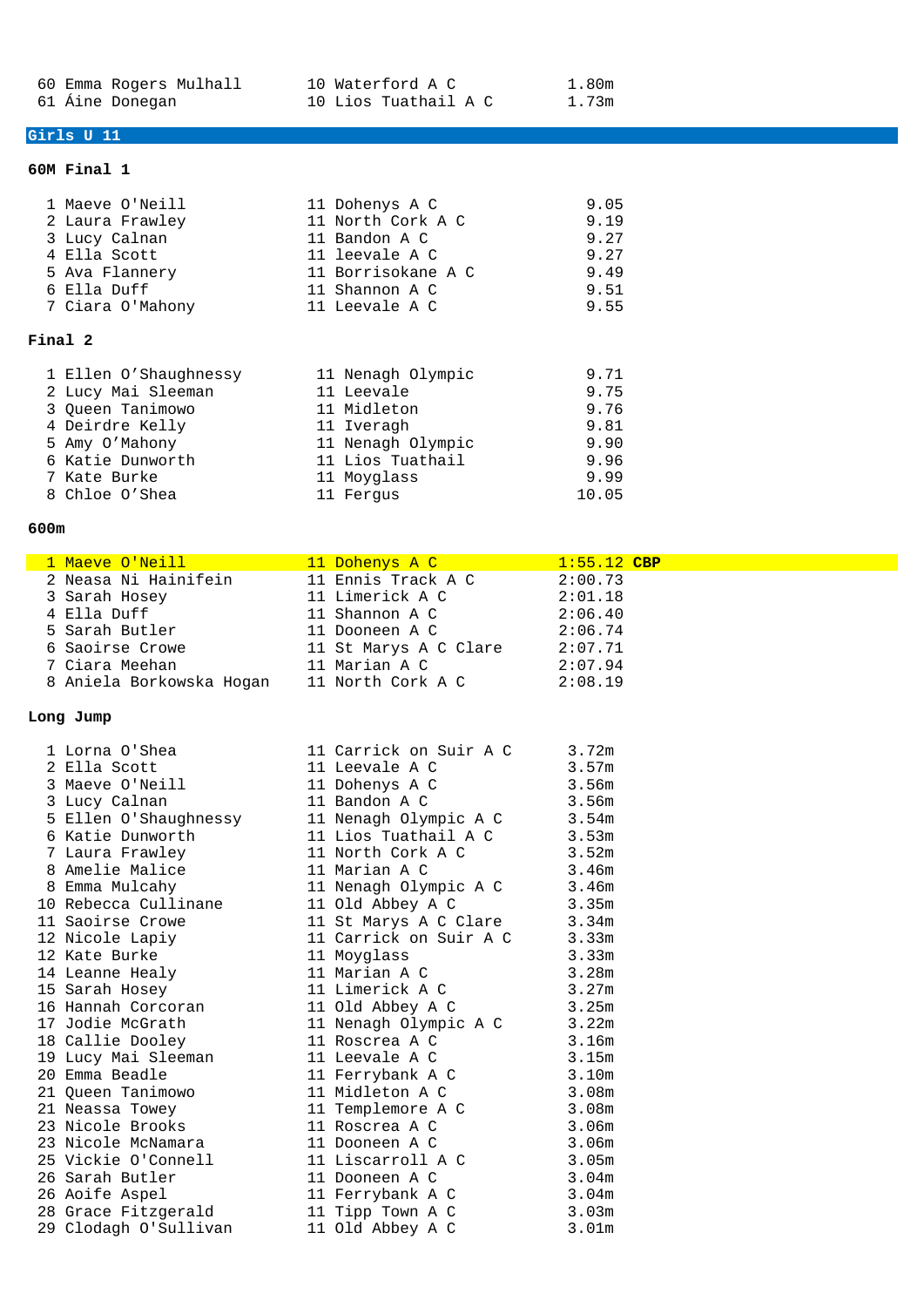| 30 Saidbh Brennan                                        | 11 Dooneen A C        | 3.00 <sub>m</sub> |
|----------------------------------------------------------|-----------------------|-------------------|
| 31 Shauna Dillon                                         | 11 Midleton A C       | 2.94m             |
| 32 Aoife Neville                                         | 11 Emerald A C        | 2.93m             |
| 32 Tyler Emerhu                                          | 11 Midleton A C       | 2.93m             |
| 34 Maedbh Mulcahy                         11 Clonmel A C |                       | 2.89m             |
| 35 Ciara Meehan                                          | 11 Marian A C         | 2.82m             |
| 36 Maria Campbell                                        | 11 Dooneen A C        | 2.77m             |
| 37 Avril Fehily                                          | 11 Dooneen A C        | 2.76m             |
| 38 Aisling Healy                                         | 11 Marian A C         | 2.75m             |
| 39 Danielle Carroll 11 Belgooly A C                      |                       | 2.74m             |
| 39 Victoria Luptan 11 Moyne A C                          |                       | 2.74m             |
|                                                          |                       | 2.69m             |
| 42 Rachel Rusk                                           | 11 St Cronans A C     | 2.67m             |
| 43 Aoibheann Collins 11 Dooneen A C                      | 2.66m                 |                   |
| 43 Amy O'Mahony                                          | 11 Nenagh Olympic A C | 2.66m             |
| 45 Khya Lynch                                            | 11 Roscrea A C        | 2.65m             |
| 46 Emma Finn                                             | 11 Borrisokane A C    | 2.62m             |
| 46 Rachel Cleary 11 Moyne A C                            |                       | 2.62m             |
| 48 Chloe O'Shea                                          | 11 Fergus A C         | 2.46m             |
| 49 Rita O'Brien                                          | 11 Waterford A C      | 2.40m             |
| 49 Megan Lynch                                           | 11 Lios Tuathail A C  | 2.40 <sub>m</sub> |
| 51 Olivia Kiely                                          | 11 Limerick A C       | 2.31 <sub>m</sub> |
| 52 Emma Lynch                                            | 11 Old Abbey A C      | 2.29m             |
| 53 Ann O'Brien                                           | 11 Waterford A C      | 2.28m             |
| 54 Isobel Forrest                                        | 11 Waterford A C      | 2.15m             |
| 55 Ava Flannery                                          | 11 Borrisokane A C    | 2.14m             |
| 56 Lisa Mooney                                           | 11 Borrisokane A C    | 2.11 <sub>m</sub> |
| 57 Ciara O'Mahony 11 Leevale A C                         |                       | 2.04 <sub>m</sub> |
| 58 Anna Doyle                                            | 11 St Cronans A C     | 1.75m             |
| 58 Rachel Guina                                          | 11 Dooneen A C        | 1.75m             |

# **Girls U 12**

## **60m**

| 1 Hollie McCarthy | 12 Liscarroll A C      | 8.76 |
|-------------------|------------------------|------|
| 2 Praise Owoeye   | 12 Ferrybank A C       | 8.83 |
| 3 Aoife Horgan    | 12 Lios Tuathail A C   | 8.95 |
| 4 Paula Iqwe      | 12 Ferrybank A C       | 8.96 |
| 5 Susan Nester    | 12 St Marys A C Clare  | 9.11 |
| 6 Megan Carr      | 12 St Catherines A C   | 9.12 |
| 7 Kellie Bester   | 12 Carrick on Suir A C | 9.28 |
| 8 Molly Looney    | 12 Emerald A C         | 9.40 |
| 9 Katelyn Reid    | 12 An Riocht A C       | 9.73 |
|                   |                        |      |

### **600m**

|               | 1 Susan Nester     | 12 St Marys A C Clare | 1:56.27 |
|---------------|--------------------|-----------------------|---------|
|               | 2 Aimee Hayde      | 12 Newport A C        | 1:57.19 |
| 3 Ellie Pike  |                    | 12 Ennis Track A C    | 1:57.87 |
|               | 4 Aoife O'Sullivan | 12 Liscarroll A C     | 1:58.99 |
| 5 Clare Flynn |                    | 12 Bandon A C         | 1:59.80 |
|               | 6 Meabh O'Malley   | 12 Kilmurry Ibc/N C   | 2:00.73 |
|               | 7 Natasha Myers    | 12 Farranfore         | 2:01.38 |
| 8 Ruth Neylon |                    | 12 Marian A C         | 2:01.55 |
|               |                    |                       |         |

# **Long Jump**

| 1 Praise Owoeye      | 12 Ferrybank A C       | 4.04 <sub>m</sub> |
|----------------------|------------------------|-------------------|
| 2 Susan Nester       | 12 St Marys A C Clare  | 3.91m             |
| 3 Hollie McCarthy    | 12 Liscarroll A C      | 3.89m             |
| 4 Megan Carr         | 12 St Catherines A C   | 3.85m             |
| 5 Ruth Neylon        | 12 Marian A C          | 3.85m             |
| 6 Paula Iqwe         | 12 Ferrybank           | 3.83m             |
| 7 Gwen Flatley       | 12 Carrick on Suir     | 3.67m             |
| 8 Áine Mulcahy       | 12 Carrick on Suir A C | 3.64m             |
| 9 Veerle Van der Wal | 12 Clonmel A C         | 3.61m             |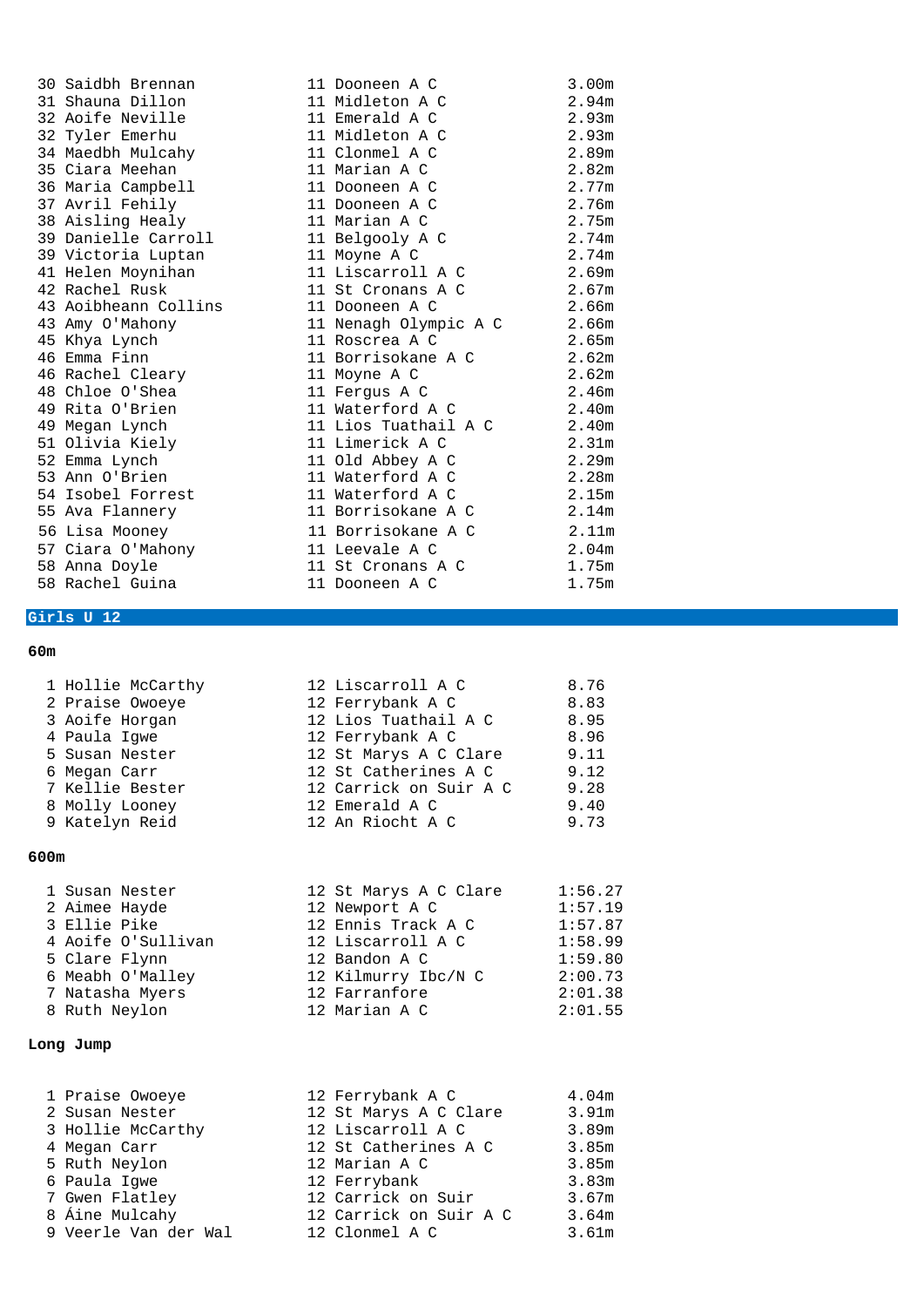#### **High Jump**

| 1 Susan Nester     | 12 St Marys A C Clare  | 1.23m |
|--------------------|------------------------|-------|
| 2 Katelyn Reid     | 12 An Riocht A C       | 1.20m |
| 2 Ella Hayes       | 12 Templemore A C      | 1.20m |
| 4 Gwen Flatley     | 12 Carrick on Suir A C | 1.15m |
| 4 Aoife O'Sullivan | 12 Liscarroll A C      | 1.15m |
| 4 Praise Owoeye    | 12 Ferrybank A C       | 1.15m |
| 7 Hollie McCarthy  | 12 Liscarroll A C      | 1.10m |
| 8 Abby Sharkey     | 12 Nenagh Olympic A C  | 1.05m |
| 8 Paula Iqwe       | 12 Ferrybank A C       | 1.05m |
|                    |                        |       |

#### **Shot**

| 1 Megan Lenihan      | 12 North Cork A C      | $9.18m$ CBP |
|----------------------|------------------------|-------------|
| 2 Praise Owoeye      | 12 Ferrybank A C       | 7.66m       |
| 3 Emma O'Donoghue    | 12 Marian A C          | 7.23m       |
| 4 Veerle Van der Wal | 12 Clonmel A C         | 7.22m       |
| 5 Sophie Perrott     | 12 North Cork A C      | 7.03m       |
| 6 Aoibhinn Foley     | 12 Clonmel A C         | 6.78m       |
| 7 Blessing Alamu     | 12 Midleton A C        | 6.71m       |
| 8 Hollie McCarthy    | 12 Liscarroll A C      | 6.48m       |
| 9 Katelyn Reid       | 12 An Riocht A C       | 6.03m       |
| 10 Aoife O'Sullivan  | 12 Liscarroll A C      | 6.02m       |
| 11 Paula Iqwe        | 12 Ferrybank A C       | 5.67m       |
| 11 Brady Crous       | 12 Templemore A C      | 5.67m       |
| 13 Lynn Vermeer      | 12 Carrick on Suir A C | 5.29m       |

| TO DATAIL MATPILY      | TO WINCTOCTOM                |                   |
|------------------------|------------------------------|-------------------|
| 11 Aoife O'Sullivan    | 12 Liscarroll A C            | 3.59m             |
| 12 Sharon Tobin        | 12 Grange Fermoy A C         | 3.56m             |
| 13 Amy O'Donoghue      | 12 Bandon A C                | 3.53m             |
| 14 Emer Ryan           | 12 Limerick A C              | 3.51m             |
| 15 Kellie Bester       | 12 Carrick on Suir A C 3.49m |                   |
| 16 Lynn Vermeer        | 12 Carrick on Suir A C 3.49m |                   |
| 17 Katie Lordan        | 12 Leevale A C               | 3.48m             |
| 18 Katelyn Reid        | 12 An Riocht A C             | 3.44m             |
| 19 Naomi O'Shaughnessy | 12 Ennis Track A C           | 3.42m             |
| 20 Ciara Dunne         | 12 Carrick on Suir A C 3.34m |                   |
| 21 Brady Crous         | 12 Templemore A C            | 3.29m             |
| 22 Maya Darcy          | 12 Carrick on Suir A C       | 3.26m             |
| 23 Damilola Adesina    | 12 Marian A C                | 3.22m             |
| 24 Robyn O'Flynn       | 12 Clonmel A C               | 3.15m             |
| 25 Oyinkansda Adedeji  | 12 Dooneen A C               | 3.10m             |
| 26 Sophia Papirova     | 12 Ferrybank A C             | 3.09m             |
| 27 Melanie Muldowney   | 12 Midleton A C              | 3.08m             |
| 28 Clare Flynn         | 12 Bandon A C                | 3.03m             |
| 29 Blessing Alamu      | 12 Midleton A C              | 3.01m             |
| 30 Sarah Cooper        | 12 Belgooly A C              | 2.95m             |
| 31 Mia Crawford        | 12 Ferrybank A C             | 2.93 <sub>m</sub> |
| 32 Maeve Stankard      | 12 Marian A C                | 2.92m             |
| 33 Áine Doyle          | 12 Carrick on Suir A C       | 2.89m             |
| 34 Natasha Myers       | 12 Farranfore                | 2.82m             |
| 35 Abby Lappin         | 12 Dooneen A C               | 2.82m             |
| 36 Chloe McCarthy      | 12 Nenagh Olympic A C        | 2.74m             |
| 37 Emma Gleeson        | 12 Moyne A C                 | 2.74m             |
| 38 Abby Sharkey        | 12 Nenagh Olympic A C        | 2.70m             |
| 39 Siobhan Davern      | 12 Kilmallock A C            | 2.69m             |
| 40 Helene Loor Vahi    | 12 Midleton A C              | 2.54m             |
| 41 Áine Clancy         | 12 Marian A C                | 2.48m             |
| 42 Lorraine Kennedy    | 12 Emerald A C               | 2.45m             |
| 43 Aife O'Neill        | 12 Dohenys A C               | 2.40m             |
| 44 Katie O'Dea         | 12 Marian A C                | 2.33m             |
| 45 Yaya Sivakamur      | 12 Leevale A C               | 2.19m             |
| 46 Sarah Gilmartin     | 12 Roscrea A C               | 2.09m             |
| 47 Nicole O'Donoghue   | 12 Roscrea A C               | 1.91m             |
| 48 Chidera Ifesinachi  | 12 Ferrybank A C             | 1.78m             |
|                        |                              |                   |

|  | 12 St Marys A C Clare  | $1.23\pi$         |
|--|------------------------|-------------------|
|  | 12 An Riocht A C       | 1.20 <sub>m</sub> |
|  | 12 Templemore A C      | 1.20 <sub>m</sub> |
|  | 12 Carrick on Suir A C | 1.15m             |
|  | 12 Liscarroll A C      | 1.15m             |
|  | 12 Ferrybank A C       | 1.15m             |
|  | 12 Liscarroll A C      | 1.10 <sub>m</sub> |
|  | 12 Nenagh Olympic A C  | 1.05m             |
|  | 12 Ferrybank A C       | 1.05m             |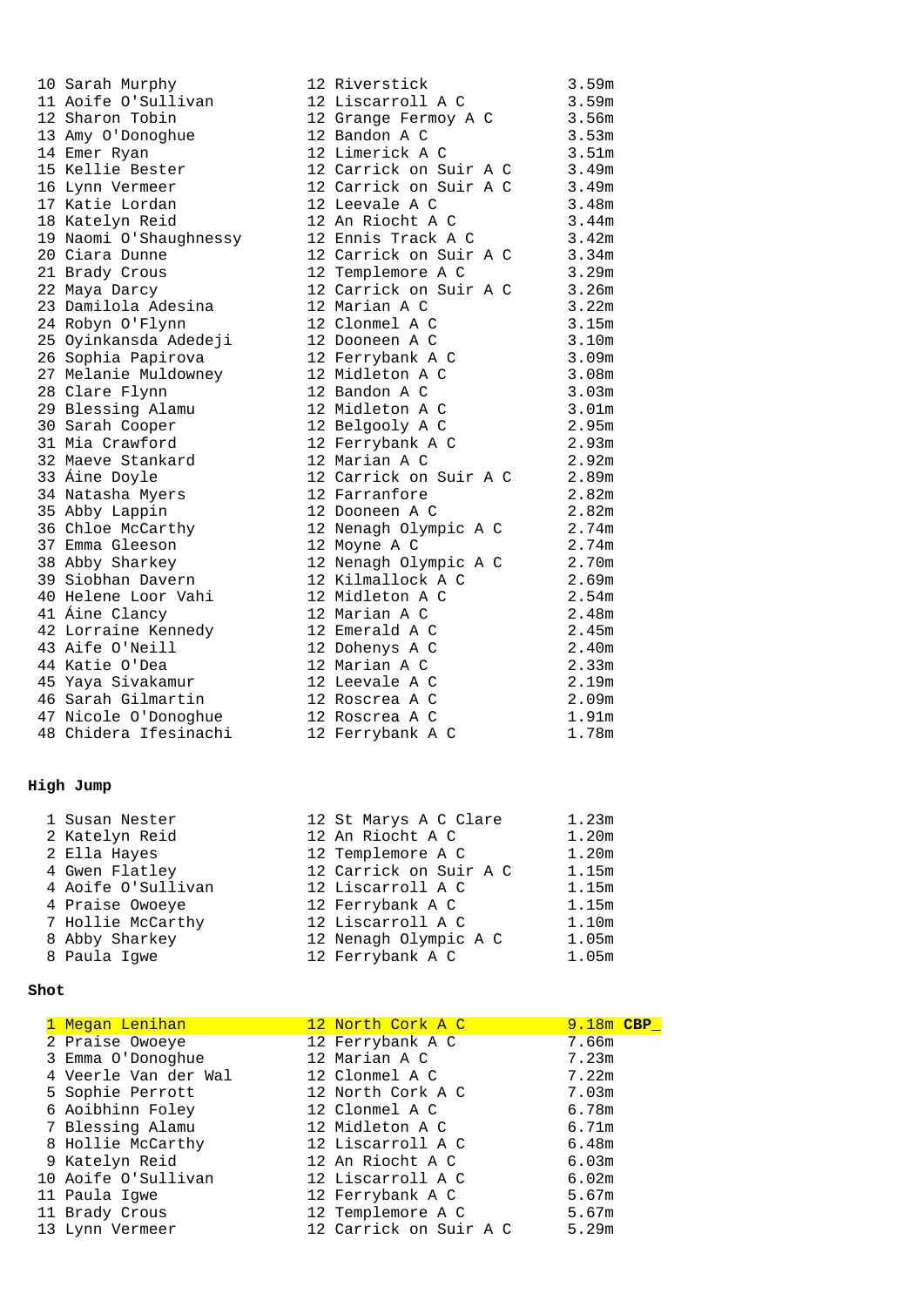| 14 Caoimhe White      | 12 St Cronans A C            | 5.14m             |
|-----------------------|------------------------------|-------------------|
| 15 Katelyn Cusack     | 12 Liscarroll A C            | 5.04m             |
| 16 Aoife Donegan      | 12 Lios Tuathail A C         | 5.00 <sub>m</sub> |
| 17 Lorraine Kennedy   | 12 Emerald A C               | 4.99m             |
| 18 Ciara Dunne        | 12 Carrick on Suir A C 4.82m |                   |
| 19 Lauren Whelan      | 12 Templemore A C            | 4.80m             |
| 20 Anna Comerford     | 12 Ferrybank A C             | 4.76m             |
| 21 Chidera Ifesinachi | 12 Ferrybank A C             | 4.75m             |
| 22 Robyn O'Flynn      | 12 Clonmel A C               | 4.66m             |
| 23 Abby Lappin        | 12 Dooneen A C               | 4.57m             |
| 24 Áine Grace         | 12 Clonmel A C               | 4.48m             |
| 25 Carina Kelleher    | 12 Blarney Inniscarra 4.44m  |                   |
| 26 Áine Doyle         | 12 Carrick on Suir A C 4.13m |                   |
| 27 Sharon Tobin       | 12 Grange Fermoy A C 4.00m   |                   |
| 28 Sophia Papirova    | 12 Ferrybank A C             | 3.93m             |
| 29 Mia Crawford       | 12 Ferrybank A C             | 3.66m             |
| 30 Emma Forrest       | 12 Blarney Inniscarra 3.49m  |                   |
| 31 Holly Carroll      | 12 Blarney Inniscarra 3.19m  |                   |

10 Anna Ryan 13 Moycarkey C/Cro 3.68m

# **Girls U 13**

## **60m Hurdles**

| 1 Ellen Lynch    | 13 Dooneen A C     | 9.92 CBP |  |
|------------------|--------------------|----------|--|
| 2 Niamh Foley    | 13 St Marys A C    | 10.21    |  |
| 3 Allanah Keays  | 13 St Marys A C    | 10.26    |  |
| 4 Orla Winston   | 13 Clonmel A C     | 11.45    |  |
| 5 Julie Lankford | 13 Leevale A C     | 11.50    |  |
| 6 Ejiro Ojoh     | 13 Ferrybank A C   | 12.18    |  |
| 7 Anna Ryan      | 13 Moycarkey C/Cro | 12.19    |  |
| 8 Kevwe Ojoh     | 13 Ferrybank A C   | 12.20    |  |

| 1 Niamh Foley     | 13 St Marys A C       | 8.19 CBP |
|-------------------|-----------------------|----------|
| 2 Helene Dee      | 13 Dooneen A C        | 8.59     |
| 3 Shauna Ryan     | 13 Dooneen A C        | 8.70     |
| 4 Yolanda Ramirez | 13 Tulla A C          | 8.72     |
| 5 Stacey Komalafe | 13 Bandon A C         | 8.85     |
| 6 Niamh Conlon    | 13 Kilmihill A C      | 8.89     |
| 7 Allanah Keays   | 13 St Marys A C       | 8.90     |
| 8 Lia Farley      | 13 Riverstick         | 8.91     |
| 9 Caoimhe Mulcahy | 13 Clonmel A C        | 9.86     |
| 600m              |                       |          |
| 1 Elen Lynch      | 13 Dooneen A C        | 1:49.71  |
| 2 Niamh Foley     | 13 St Marys A C       | 1:53.24  |
| 3 Rachel Butler   | 13 Moyne A C          | 1:53.92  |
| 4 Emma Coleman    | 13 Newport A C        | 1:57.65  |
| 5 Ava Fennessy    | 13 Clonmel A C        | 1:58.36  |
| 6 Kerry Barrett   | 13 Youghal A C        | 1:59.22  |
| 7 Orla Winston    | 13 Clonmel A C        | 1:59.63  |
| 8 Emer McGlynn    | 13 Waterford A C      | 2:00.33  |
| 9 Orla Coffey     | 13 Carrig na Bhfear   | 2:00.41  |
| Long Jump         |                       |          |
| 1 Niamh Foley     | 13 St Marys A C       | 4.60m    |
| 2 Orla Winston    | 13 Clonmel A C        | 4.42m    |
| 3 Holly Meredith  | 13 St Marys A C       | 4.34m    |
| 4 Ava Fennessy    | 13 Clonmel A C        | 4.24m    |
| 5 Allanah Keays   | 13 St Marys A C       | 4.14m    |
| 6 Elen Lynch      | 13 Dooneen A C        | 4.05m    |
| 7 Jean Grace      | 13 Nenagh Olympic A C | 3.75m    |
| 8 Alimat Balogun  | 13 Liscarroll A C     | 3.74m    |
| 9 Ejiro Ojoh      | 13 Ferrybank A C      | 3.69m    |